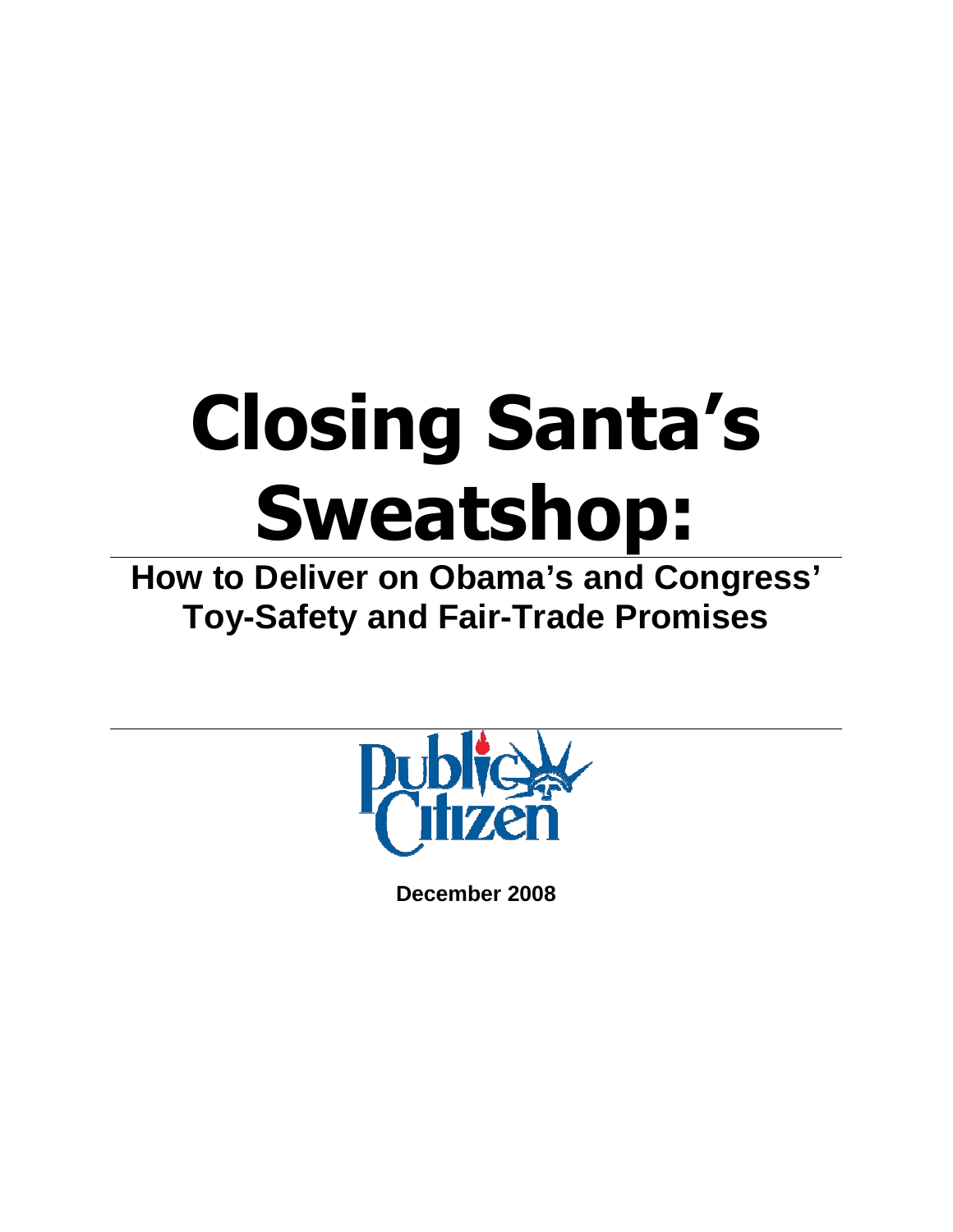© 2008 by Public Citizen's Global Trade Watch. All rights reserved. No part of this document may be reproduced or utilized in any form or by any means, electronic or mechanical, including photography, recording, or by information exchange and retrieval systems, without written permission from the authors.

Public Citizen is a nonprofit membership organization in Washington, D.C., dedicated to advancing consumer rights through lobbying, litigation, research, publications and information services. Since its founding by Ralph Nader in 1971, Public Citizen has fought for consumer rights in the marketplace, for safe and secure health care, for fair trade, for clean and safe energy sources, and for corporate and government accountability. Visit our web page at http://www.citizen.org.

Acknowledgments: This report was written by Todd Tucker. Thanks to Lori Wallach and Brandon Wu for writing and research assistance, along with collaborators from past reports. David Arkush, Tony Corbo, Christine Hines, Graham Steele and Patrick Woodall provided useful guidance. Additional thanks to Angela Bradbery, Michael Crawford, Ann Eveleth, Bill Holland, Joe Newman and James Ploeser.

Additional copies of this document are available from: Public Citizen's Global Trade Watch 215 Pennsylvania Ave SE, Washington, DC 20003

> (202) 546-4996 PC Product ID No: E9032

#### **Other Titles by Public Citizen's Global Trade Watch:**

Election 2008: Fair Trade Gets an Upgrade (November 2008)

*The Rise and Fall of Fast Track Trade Authority* (August 2008)

*Federalism and Global Governance: Comparative Analysis of Trade Agreement Negotiation and Approval Mechanisms Used in U.S. and Other Federalist Governance Systems* (August 2008)

Prosperity Undermined: Economic Outcomes During Fast Track-NAFTA-WTO Era (Aug. 2008)

Presidential Candidates' Key Proposals on Health Care and Climate Will Require WTO Modifications (February 2008)

Santa's Sweatshop: Made in D.C. With Bad Trade Policy (December 2007)

Trade Deficit in Food Safety (July 2007)

Peru-U.S. "Free Trade Agreement" Would Help Lock-In Failed Social Security Privatization in Peru (June 2007, with Americans for Democratic Action and USAction)

States' Rights and International Trade: A Legislator's Guide to Reinvigorating Federalism in the Era of Globalization (February 2007)

Election 2006: No To Staying the Course on Trade (November 2006)

How Politics Trumped Truth in the Neo-Liberal Revision of Chile's Development (Sept. 2006)

The WTO's Empty Hong Kong "Development Package": How the World Trade Organization's 97% Duty-Free Proposal Could Leave Poor Countries Worse Off (June 2006; with ActionAid)

*Whose Trade Organization? A Comprehensive Guide to the WTO* (New Press, 2004)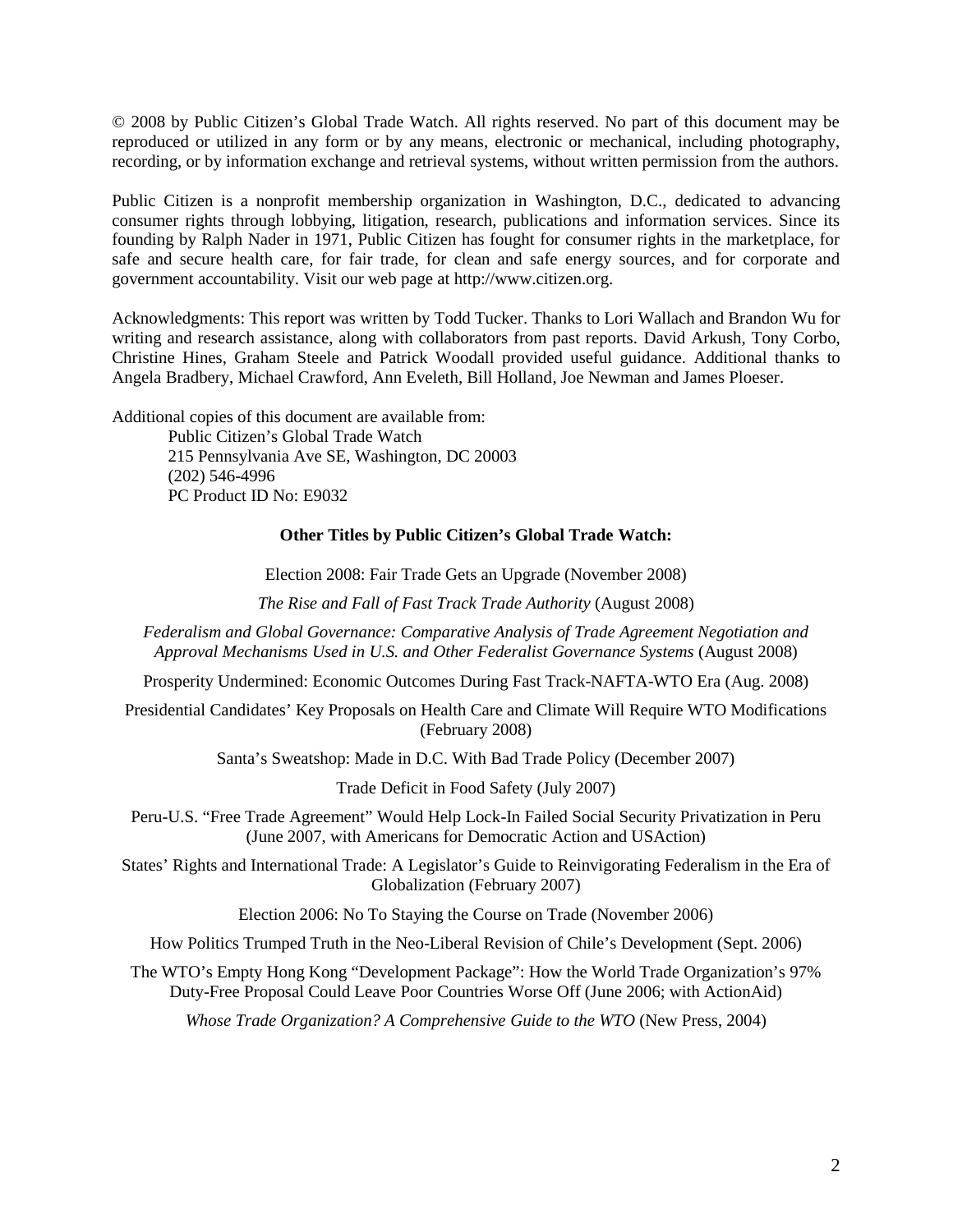#### **EXECUTIVE SUMMARY**

The United States will import an estimated \$23 billion in toys in 2008, 90 percent of that from China. Imports represent 90 percent of U.S. toys, which is the highest toy-import level and share on record. Yet while the production of our children's toys has become globalized, our consumersafety system and its protections against injury and death have not.

There are extremely lax safety standards and enforcement in many countries now producing our children's toys. Yet, while toy imports exploded by 562 percent from 1980 to 2008, the budget of the U.S. agency responsible for toy safety, the Consumer Product Safety Commission (CPSC), was cut by a fifth in real terms with CPSC staffing levels down by nearly 60 percent.

While the Consumer Product Safety Improvement Act of 2008 represented the most significant improvements of the CPSC since the agency was established in the 1970s, *it failed to sufficiently address import-specific concerns*. Simply put, the new law does little to update U.S. importsafety policies for the 21<sup>st</sup> century reality that many products are produced offshore. The new law does not provide for more overseas inspection authority or systematic border inspection of imports. Indeed, as of 2007, according to the CPSC, the agency had no staff that work full-time at any of the 326 U.S. ports, and mostly focused part-time energies on Los Angeles and New York, leaving 324 ports virtually unchecked. In 2008, the CPSC claims to be monitoring at least nine ports, but could not confirm if there were full-time safety inspectors present at any of these ports. Moreover, even once the new law's increases in CPSC staffing and budget levels are fully phased in, the agency's staffing levels will actually be *down* 49 percent – relative to 1980 levels.

Meanwhile, policymakers have approved over a dozen trade agreements that impose limits on imported product-safety standards and inspection rates and practices. These agreements, such as the World Trade Organization (WTO) and "Free Trade Agreements" based on the North American Free Trade Agreement (NAFTA) model, have simultaneously promoted and protected the toy industry's "low road" practices by providing expansive foreign-investor protections that promote offshoring of production to developing countries with lax safety standards and low wages. These pacts also establish a system through which U.S. safety and other public-interest policies can be and have been challenged in foreign tribunals as "barriers to trade." U.S. laws challenged at the WTO have been ruled against over 80 percent of the time. *WTO threats to toy safety are not just hypothetical: the Chinese government has already invoked the WTO to attack U.S. state-level toy toxics bans regarding lead and bisphenol A (BPA).*

**To bring U.S. product-safety policy up to date with the realities of globalized production and thus effectively remedy the imported product-safety crisis, Congress and the Obama administration must:**

- **Alter various provisions of U.S. trade agreements, whose rules currently encourage the offshoring of manufacturing, and limit border inspection and imported product-safety standards; and**
- **Provide domestic agencies responsible for product safety with new authority to inspect products and facilities overseas (as is the U.S. policy for imported meat and poultry); to temporarily halt suspicious imports via a "hot button" prior to a hearing; to generate**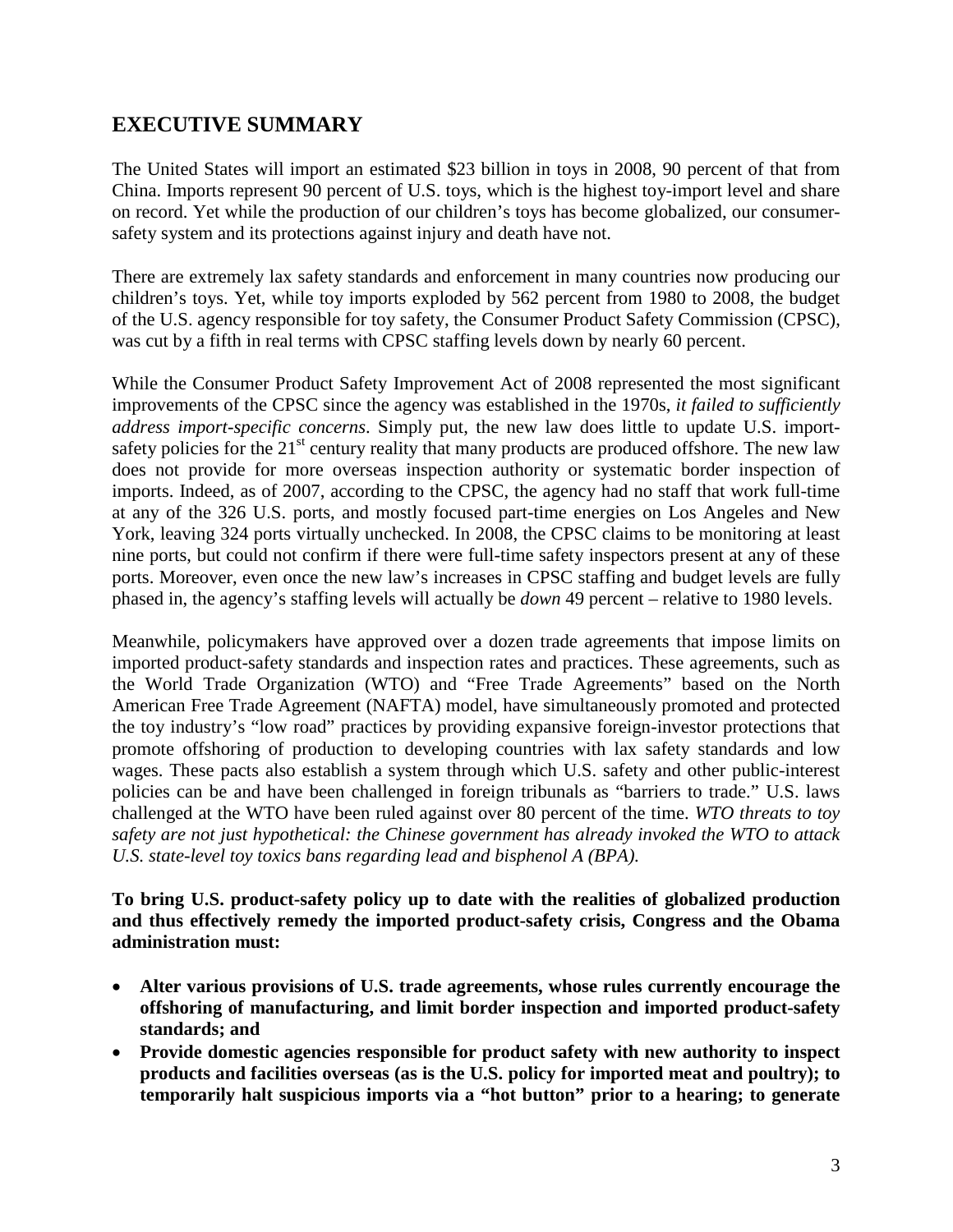#### **greater funding to ensure inspection of goods produced offshore; and to require import bonding to fund recalls.**

Happily, as we detail in this report, both President-elect Barack Obama and 71 members of Congress elected in 2006 and 2008 campaigned on fair trade, including strengthened imported product safety. In the fourth section of this report, we highlight the commitments made based on based on our comprehensive analysis of over 130 races with an updated appendix summarizing the import-safety and fair trade-related commitments and campaign ads of over 260 candidates.

- President-elect Obama said, "As president, I'll work with China to keep harmful toys off our shelves… and will ban "toys that contain more than a trace level of lead, coming from China or anywhere else." He also said, "we should amend NAFTA to make clear that fair laws and regulations written to protect citizens in any of the three countries cannot be overridden simply at the request of foreign investors. I will only support future trade agreements that support these important principles" And "China's human rights violations and failure to enforce labor, environment and meaningful product safety standards are unacceptable."
- Obama's commitments became part of the Democratic platform, which included a reform agenda not seen in past Democratic platforms, including the position that no future bilateral trade agreements "will stop the government from protecting the environment, food safety, or the health of its citizens; [or] give greater rights to foreign investors than to U.S. investors."

In the 2008 elections, Obama was joined by 34 new fair traders in the House and Senate that replaced members of Congress who had supported NAFTA, WTO, current China trade policy and other anti-fair measures. This outcome furthers the transformation of Congress' composition, bringing the total net fair-trade shift in Congress to 71 when the significant gains made in 2006 by fair traders are included. These new fair traders came from both parties, and all regions of the country – especially outside of the Rust Belt, which Beltway pundits have considered the only place trade issues resonate. Among the food- and product-safety commitments of new fair-trade members of Congress who beat or replaced anti-fair traders:

- Import safety was a key theme in the winning campaign of Rep.-elect Jared Polis (D-Colo.). He said, "The Bush administration is asleep at the wheel while multinational corporations are putting profits before safety and products that harm kids are entering our country from China and other nations with poor safety records … We need to make sure that defects are identified and addressed *before* products reach the shelves and get in the hands of our children."
- Sen.-elect Jeff Merkley (D) highlighted the need to create a new American trade-agreement model that remedies the many problems, including safety problems, caused by current trade agreements. Among the problems he identified with the current trade model: "Enabling foreign investors to challenge American public health, environmental, zoning and labor protections in foreign courts; Blocking government procurement rules that require the hiring of U.S. workers and 'Buy American' provisions; [and] Setting limits on food safety standards that require the U.S. to rely on foreign regulators and inspectors."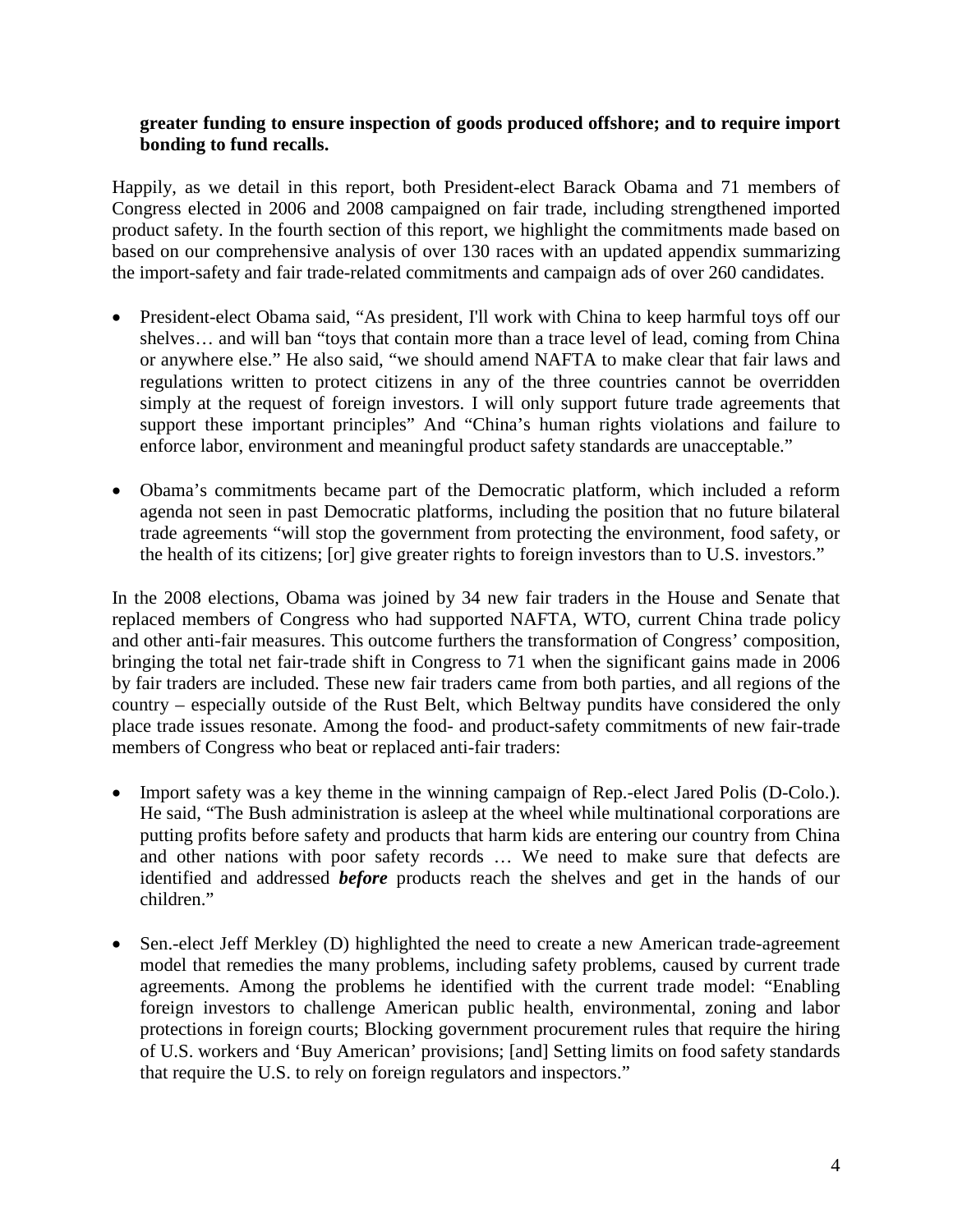- Rep.-elect Bobby Bright (D) took the seat previously held by anti-fair trader Rep. Terry Everett (R) in a campaign that included the import-safety issue. In a debate, Bright said, "we need to put tougher regulations on the countries that we're importing from … And then before we enter into an important agreement with a foreign nation, they should be educated on the requirements of their products being safe and, if they fail to comply and have a consistent record of failure, then our agreement should be terminated. Fast and simple."
- The campaign of Sen.-elect Mark Begich (D-Alaska) said, "NAFTA, CAFTA and the bilateral free trade agreements negotiated by the Bush administration have helped big business while hurting middle class Americans. Mark believes fair trade policies should include meaningful and fully enforceable consumer, labor, environmental and human rights protections."
- Rep.-elect Kathy Dahlkemper (D-Pa.) emphasized trade issues to defeat serial anti-fair trader Republican Phil English – who provided one of the votes that passed CAFTA: "What concerns me and many Americans about the topic of free trade is the lack of controls that we are currently experiencing; controls in the form of product safety standards...fair labor practices, to name just a few. Many of our businesses have moved all or a part of their manufacturing operations overseas to take advantage of cheap labor and other costs, and in return we are seeing more and more dangerous products coming into this nation, putting our people, including our children, at risk."
- Rep.-elect Ann Kirkpatrick (D-Ariz.) criticized offshoring<sup>[1](#page-26-0)</sup> and noted "the disparity between the nation's dependence on foreign imports ('oil, toys, pet food, or anything else you can think of, we import it all,' she says) and the loss of jobs to overseas competitors."[2](#page-26-1) She replaced Republican anti-fair trader Rick Renzi.

These and other policymakers replaced predecessors who did not prioritize import-safety and other fair-trade policies. It will be up to consumers to hold these officials to their campaign promises.

This 2008 version of "Santa's Sweatshop" includes analysis of an array of presidential and congressional campaign promises to remedy the import-safety crisis, toy import data and new legislation on product safety. Our 2007 toy safety report, (available at [www.TradeWatch.Org\)](http://www.tradewatch.org/) includes additional analysis on the major causes of toy recalls over a ten-year period; how China became the number one source of toys consumed in the United States; how corporations have created global supply chains to avoid product liability laws; and how U.S. CEO pay has skyrocketed over the same time period.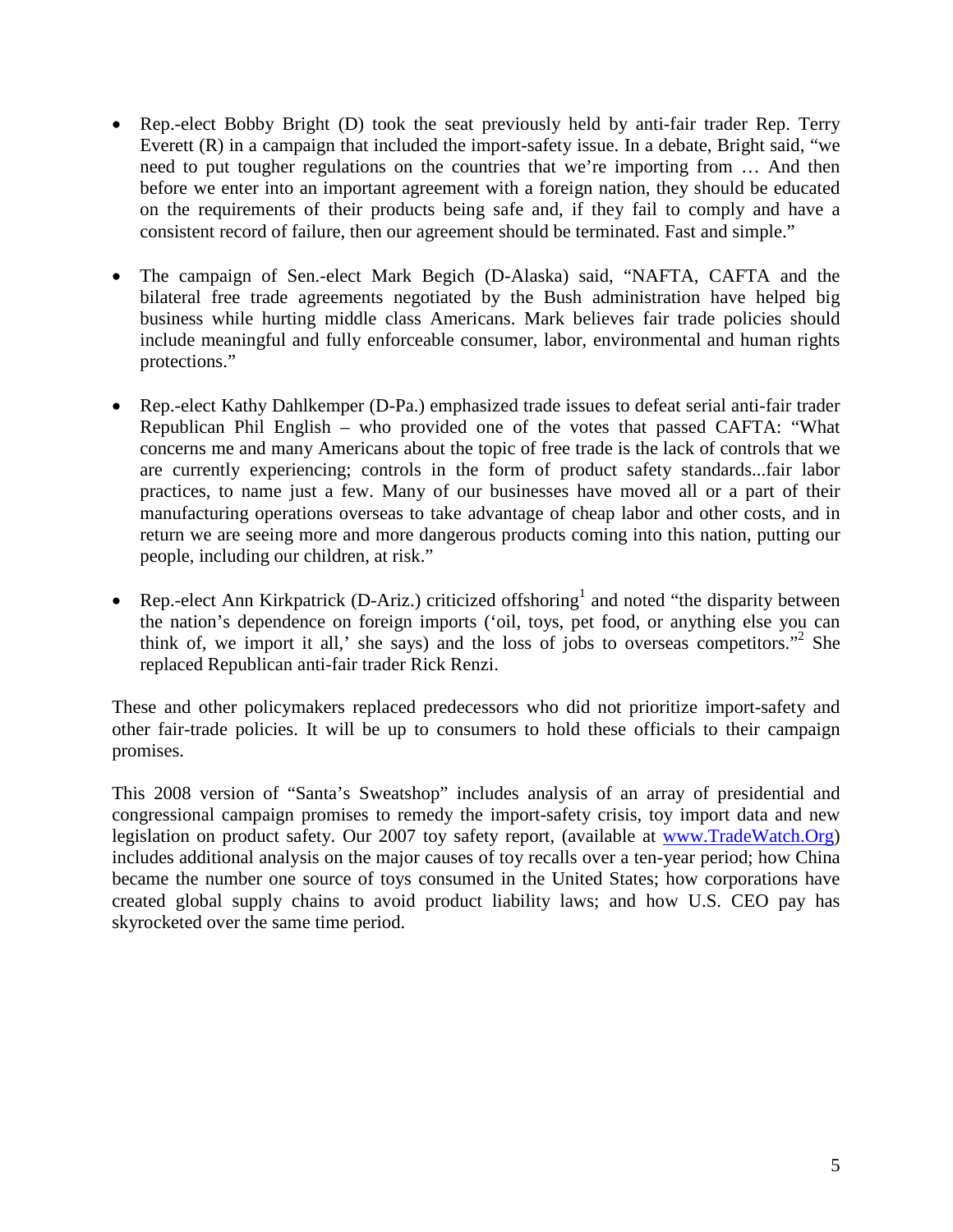### **TINY U.S. CONSUMER PROTECTION AGENCY UNABLE TO COPE WITH FLOOD OF IMPORTED TOYS**

While toy corporations have systematically offshored their production, public policy has not kept up. America's toy safety policy was designed in 1972, when nearly all toys were "Made in America."<sup>[3](#page-26-2)</sup> The Consumer Product Safety Commission (CPSC) – which was created after a considerable struggle on the part of consumer groups – has as its mission to "protect the public against unreasonable risks of injury associated with consumer products."[4](#page-26-3) The agency's brief is enormous, encompassing an incredibly diverse array of 15,000 consumer products including: toys, cribs, sports equipment, fireworks, mattresses, electrical appliances and swimming pools. The CPSC was granted a great deal of statutory authority to set mandatory safety standards, require labeling, order recalls, ban products, collect death and injury data, inform consumers about product safety, and contribute to the voluntary standards setting process.

While the statutory authority for the agency is strong, its ability to act to protect consumers has been eviscerated by two trends: budget cuts and the steady offshoring of production to countries with lax safety standards and enforcement. First, the safety agency has been the subject of a relentless attack by conservative politicians determined to narrow the scope of governmental activities and help political benefactors in manufacturing escape "burdensome" regulation. Starting in 1980 with the anti-government Reagan administration, the CPSC's staffing levels have been chipped away, resulting in the deepest cuts of any U.S. health or safety agency.<sup>[5](#page-26-4)</sup> Rachel Weintraub of the Consumer Federation of America likened the CPSC's destruction to "death by a thousandcuts."<sup>6</sup> The CPSC went from having a budget of \$41.4 million and 978 staff(FTE<sup>7</sup>) in 1980 (the equivalent of \$104 million dollars in 2008 terms) to a budget of \$80 million and 420 staff in fiscal year 200[8](#page-26-7).<sup>8</sup> And the agency's budget has steadily decreased in inflation-adjusted terms since it began operations in 1974, even as the array and volume of products it was entrusted to keep safe grew. (See Appendix II for a year by year breakdown of budget and staffing levels, compared to import levels and trade-policy changes.)

Second, when the agency was created, most consumer products were made in America. The producers (and their assets and attorneys) were within easy reach of agency investigative and enforcement personnel. The same producers were more mindful of safety issues because they were potentially liable under the U.S. justice system for any defective product. Indeed, the agency was designed to be complimentary to the U.S. tort system, where injured consumers can have their day in court to obtain redress against negligent manufacturers.<sup>[9](#page-26-8)</sup>

The statistics are alarming. During the 1970s, over 80 percent of U.S. toys were produced domestically. U.S. toy manufacturers began sending production to countries with low wages and weak safety regimes, and by the late 1980s, imports overtook domestic toy production. However, as Figure 1 shows, in 1980, when the agency was at its highest staffing levels,<sup>[10](#page-26-9)</sup> the United States only imported \$3.5 billion (adjusted for inflation) worth of toys.

Today, under NAFTA and the WTO agreements, the United States imports an estimated \$23.3 billion worth of toys – a record level of imports, and 90 percent of that from China. Imports now constitute approximately 90 percent of domestic consumption – also a record share. Not only are manufacturers far from U.S. shores and outside the jurisdiction of U.S. civil or criminal courts,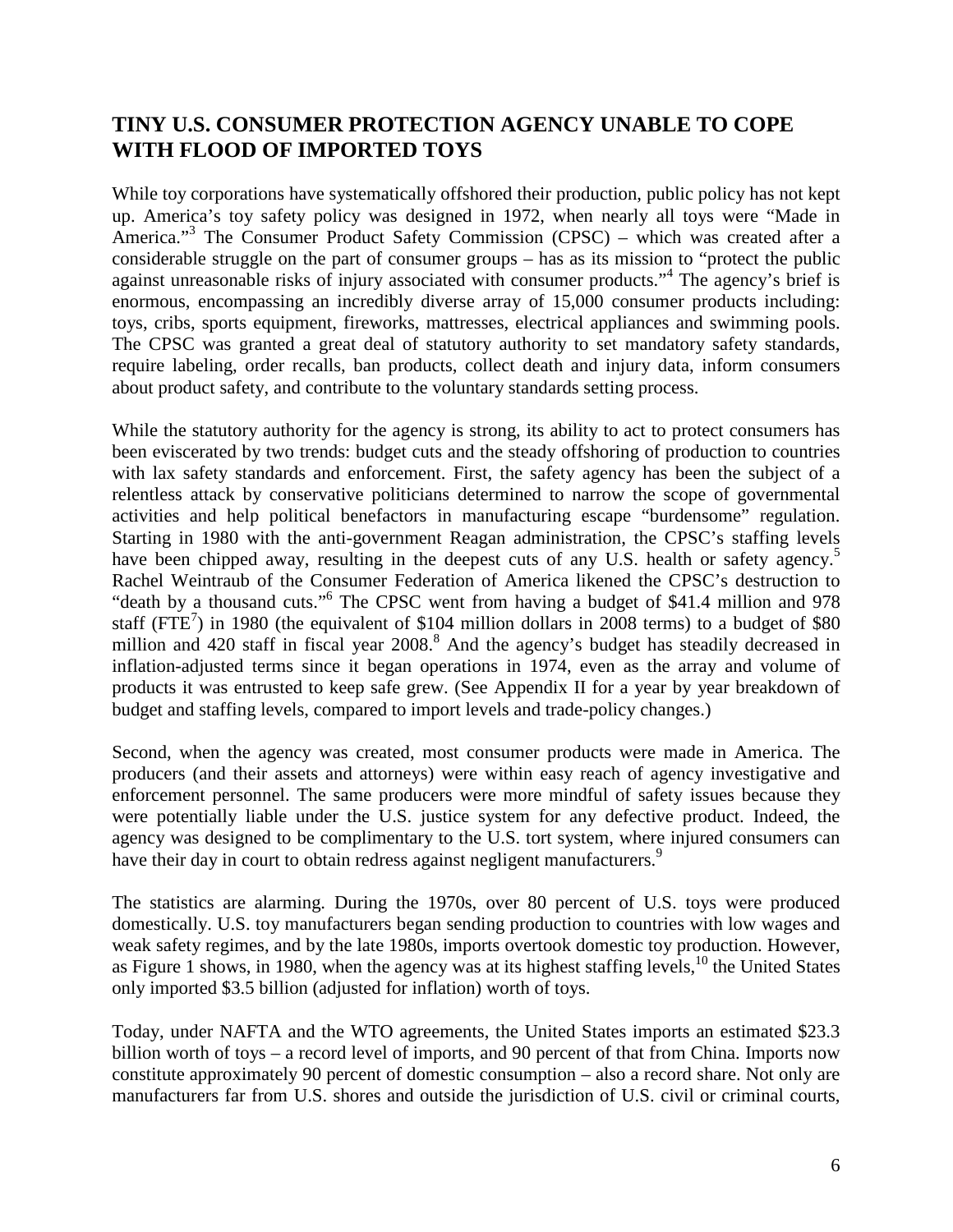but the decimated agency is simply unable to keep up with the flood of imports being produced in countries with lax domestic-safety standards and enforcement.

Indeed, as of 2007, according to the CPSC, the agency had no staff that worked full-time at any of the 326 U.S. ports, and mostly focused part-time energies on Los Angeles and New York, leaving 324 ports virtually unchecked.[11](#page-26-10) A *New York Times* exposé put it starkly: "In Los Angeles area ports, through which 15 million truck-size containers move a year, a single agency inspector, working two or three days a week, spot-checks incoming shipments. Agency officials would not permit the inspector to speak with a reporter, but colleagues said her assignment was all but hopeless. 'It is completely ineffective,' one agency official said… In New York harbor, a safety commission inspector rarely shows up, said two customs officers who check imports to see if they comply with trade laws. Asked recently when he last saw a commission inspector, Ted Fronckowiak, a customs supervisor, responded: 'It was around December.'"[12](#page-26-11) In our interviews with CPSC staff in December 2008, the agency could still not confirm that a single port had a single dedicated full-time staffer, although they did say that nine of the 326 U.S. ports have some level of staff coverage. $13$ 

Moreover, unlike the Food and Drug Administration (FDA), the CPSC does not have a "stop button" or "hot button" which allows it to halt trade in dangerous imports at the border without first having to hold a hearing on the matter. Unlike the U.S. Department of Agriculture's (USDA) Food Safety and Inspection Service, which is responsible for meat and poultry safety, the CPSC does not have authority to only permit imports from producers that it has certified after visiting and inspecting their overseas facilities shipping products to America.

As is graphically demonstrated below, in the era of globalization, the CPSC is overwhelmed with imports and – without a reasonable budget or all necessary authorities – is faced with the impossible task of ensuring the safety of toy imports that have surged over 562 percent. Meanwhile, the CPSC's budget was cut by a fifth in real terms, and its staff by 57 percent.

| vino bobnici. Od 1 milici in 1 imi matu odanic |                 |                  |                     |  |  |  |  |  |
|------------------------------------------------|-----------------|------------------|---------------------|--|--|--|--|--|
|                                                | 1980            | 2008             | Change<br>1980-2008 |  |  |  |  |  |
| <b>Imports</b>                                 | \$3,519,493,921 | \$23,284,767,342 | 562%                |  |  |  |  |  |
| <b>CPSC Staff</b>                              | 978             | 420              | $-57%$              |  |  |  |  |  |
| <b>CPSC Budget</b>                             | \$103,750,087   | \$80,000,000     | $-23%$              |  |  |  |  |  |

**FIGURE 1 CPSC BUDGET CUT WHILE TOY IMPORTS SURGE**

*Source: Consumer Federation of America; News reports; UN Comtrade*

Although it is a very small agency, the CPSC generally had been a trusted part of the U.S. consumer safety network. Consumers rely on CPSC recall notices, especially for toys and other important children's products, such as car seats, strollers and cribs. The combined trends of U.S. toy firms' offshoring of production and the CPSC's inability to adequately deal with imports have done significant damage to both the agency's and the toy companies' reputations. Flaws in toy design and production generally have been discovered by the toy industry itself – or tragically revealed when children have been injured or killed – leaving the CPSC to basically serve the role as press officer to the flawed attempts by the industry to regulate itself.<sup>[14](#page-26-13)</sup>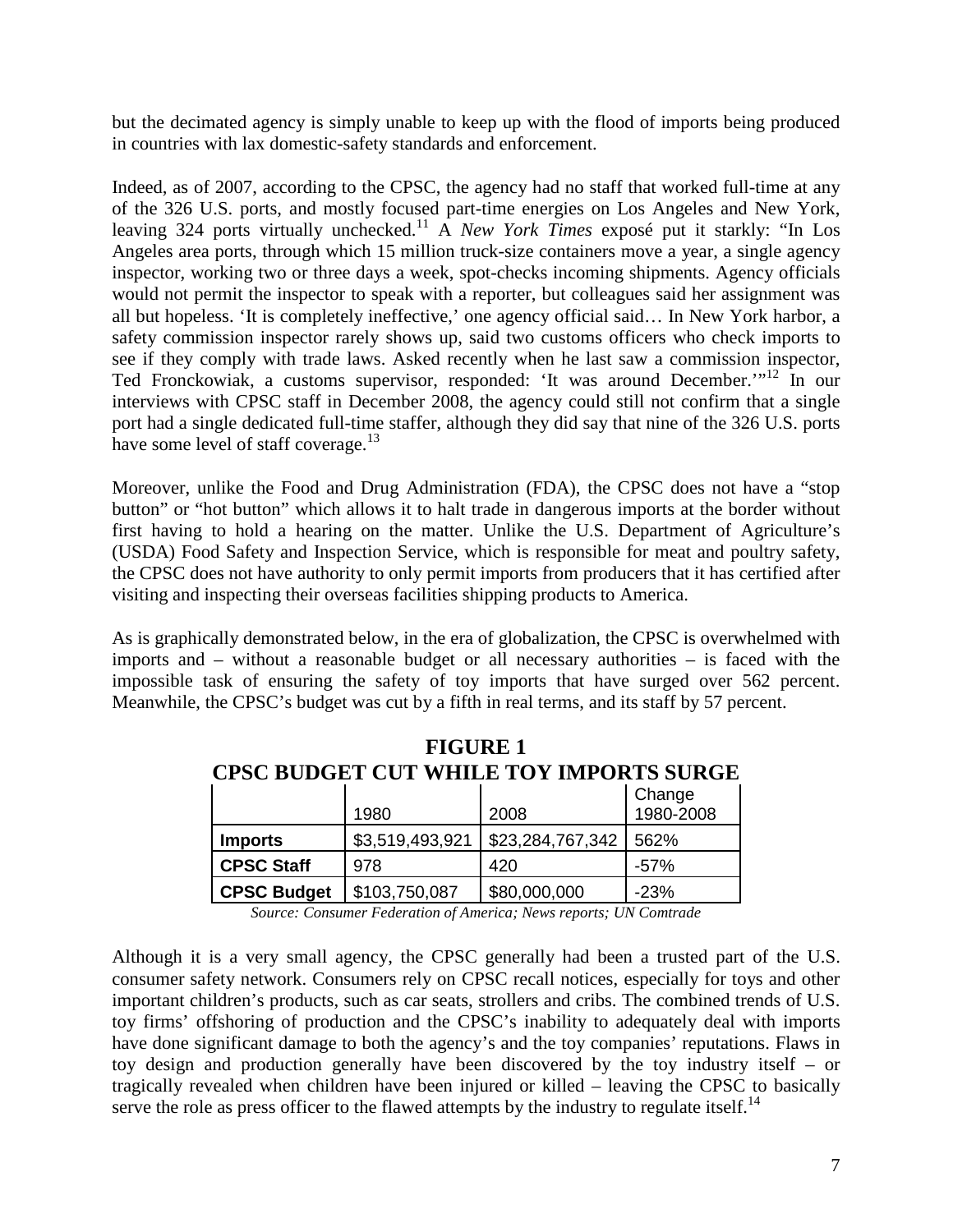The Consumer Product Safety Improvement Act (CPSIA) of 2008 did not remedy the importsafety crisis. While the CPSIA represented the most significant improvements to the CPSC since the agency was established in the 1970s, *it failed to sufficiently address many import-specific concerns*.

Before analyzing the CPSIA's failings, it is worth noting some of the policies it got right. Among other provisions, the CPSIA:

- Enacts a mandatory toy-safety standard that was developed by the American Society for Testing and Materials, a voluntary standards development organization;
- Requires manufacturers of certain children's products to obtain certificates from third-party testing facilities certifying that their products comply with applicable product-safety rules;
- Virtually bans lead in children's products, establishes a more stringent lead-paint limit, and also bans (permanently or on an interim basis) six kinds of phthalates. All of these chemicals are associated with safety risks. The ban becomes operational in February 2009;
- Improves enforcement powers by raising the cap on civil penalties, empowering state attorneys general to seek injunctions to halt numerous violations of federal product-safety law, increasing protections for whistleblowers at toy and other companies, and requiring tracking labels on toys that include information about location of production; and
- There are also improvements related to the CPSC's rulemaking process, and public disclosure of information.<sup>[15](#page-26-14)</sup>

While these provisions are highly laudable and on paper apply also to imported products, there are a number of practical and legal shortcomings in the CPSIA's import-safety provisions. The CPSIA:

- Does not establish the CPSC's right to inspect foreign manufacturing plants. Dating back to the original Consumer Product Safety Act (Public Law 92-573, Section 16), the CPSC's own inspectors have been "authorized to enter any factory, warehouse, or establishment in which consumer products are manufactured or held, in connection with distribution in commerce, or any conveyance being used to transport consumer products in connection with distribution in commerce" and inspect the safety of items therein. One obvious problem with this procedure is that the CPSC is not *required* to conduct such inspections, but is merely *authorized* to do so at the discretion of agency political leaders. As noted, this contrasts with USDA's obligations regarding meat and poultry safety, where U.S. government officials must find a country's safety system plants' compliance to meet certain standards;
- Does not provide explicit authorities to bar products from foreign companies or producers that refuse to cooperate with CPSC inspections. Even if the CSPC were inclined to inspects plants overseas, a foreign company or government could simply refuse to allow entry to CPSC inspectors – a problem noted but not resolved in the CPSIA, which simply entrusts this task to the third-party inspectors with no CPSC back-up, much less explicit authority for the CPSC to stop imports from foreign plants or countries that refuse to cooperate with CPSC safety inspections or inspectors – authority possessed by the FDA and USDA;
- Does not require foreign manufacturers to consent to the jurisdiction of U.S. courts with respect to CPSC enforcement actions. By contrast, current motor-vehicle law requires non U.S. manufacturers selling vehicles in the United States to designate a permanent U.S. resident as an agent for service of process as well as judicial proceedings that might result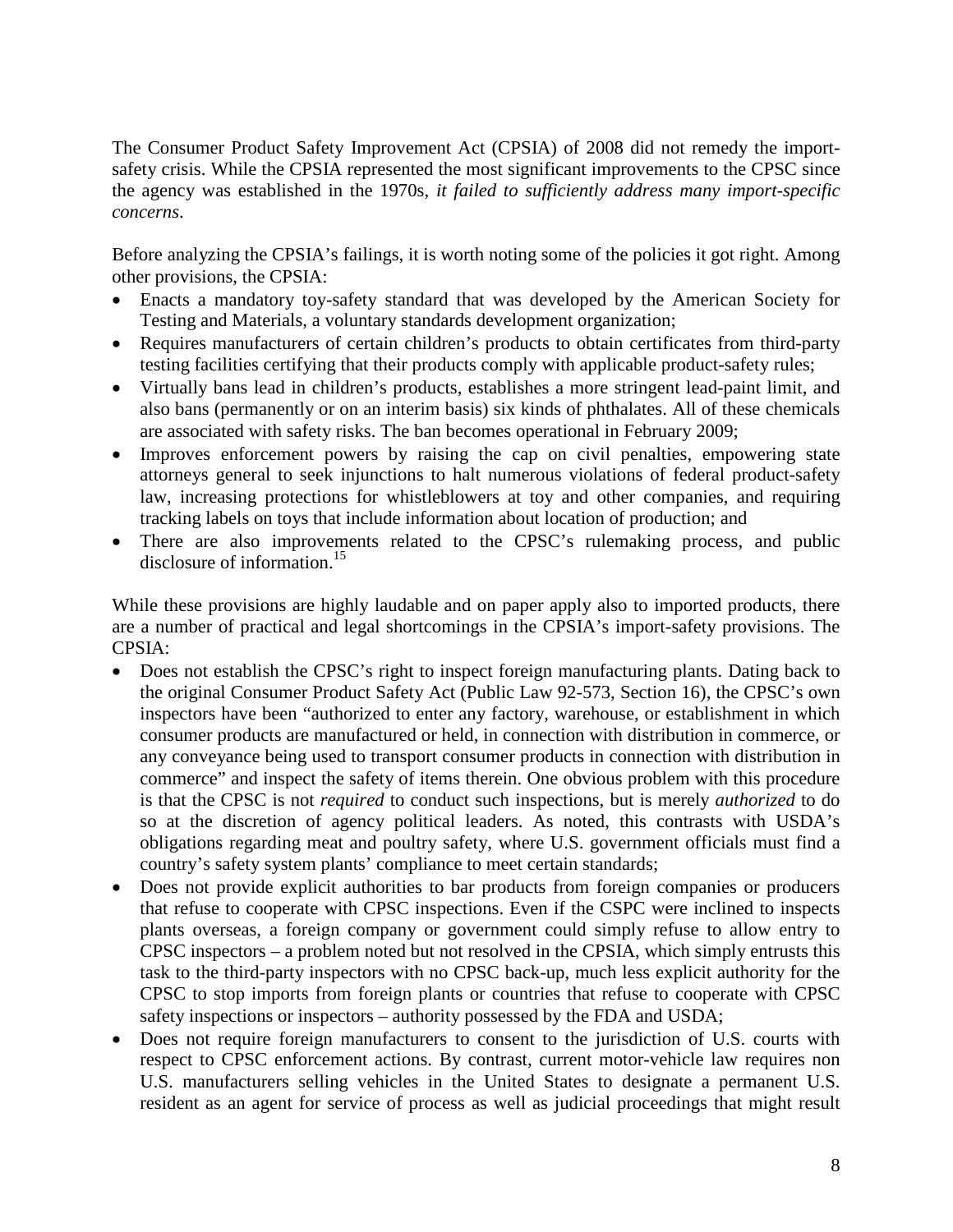from defective products. These designations are required to be filed with the highway-safety agency;

 Does not require foreign manufacturers to post a bond to ensure that they can cover the cost of destruction or recalls from defective products.

All but the second of these issues were punted to the Comptroller General for further study, meaning that Congress can and should enact these provisions in the future.

Additionally, the CPSIA:

- Does not require that all imported products be inspected. Instead, the CPSIA requires that the CPSC come up with a risk-assessment methodology by 2010 that would identify imports likely to violate consumer-safety standards. Even if enacted, such a methodology would still leave large gaps in inspection and be subject to any number of methodology design-flaw problems; and
- Does not require that full-time CPSC inspectors be stationed at any of the 326 U.S. ports. Instead, the CPSIA merely requires that a plan on staffing be developed with the U.S. Customs and Border Protection Agency. There are no port personnel targets spelled out in the legislation.

Moreover, even once the CPSC's overall increased staffing and budget authorization levels provided in the new law are fully phased in, the agency's budget will only be up by 31 percent – and its staffing levels actually down 49 percent – relative to 1980 levels.

In sum, while the CPSIA made vital improvements in our consumer-safety infrastructure, these were upon a very low starting point. Although the import-safety scare largely created the political capital for the 110<sup>th</sup> Congress to overhaul the CPSC, most import-specific measures were punted for future study, and few specific requirements were signed into law. The CPSIA laudably adopted mandatory toy-safety standards and third-party testing and certification requirements that on paper apply to imported products. But absent a mandatory and significant CPSC presence at the U.S. ports and foreign manufacturing facilities, it will likely be difficult to police the new standards.

The same is true for the CPSIA's effective ban on lead and phthalates in toys  $-$  a giant leap forward for consumer safety. But this legislative advance is already being undermined by two trends. First, the Bush administration's implementing regulations created a giant loophole that will allow retailers to stockpile toxic toys between now and the February 2009 ban phase-in for sale any time after February. This illegal regulation is now being challenged in U.S. courts.<sup>[16](#page-26-15)</sup> Second, various toxic toy bans are already being challenged as WTO violations, a conflict not addressed in the CPSIA and the subject of our next section.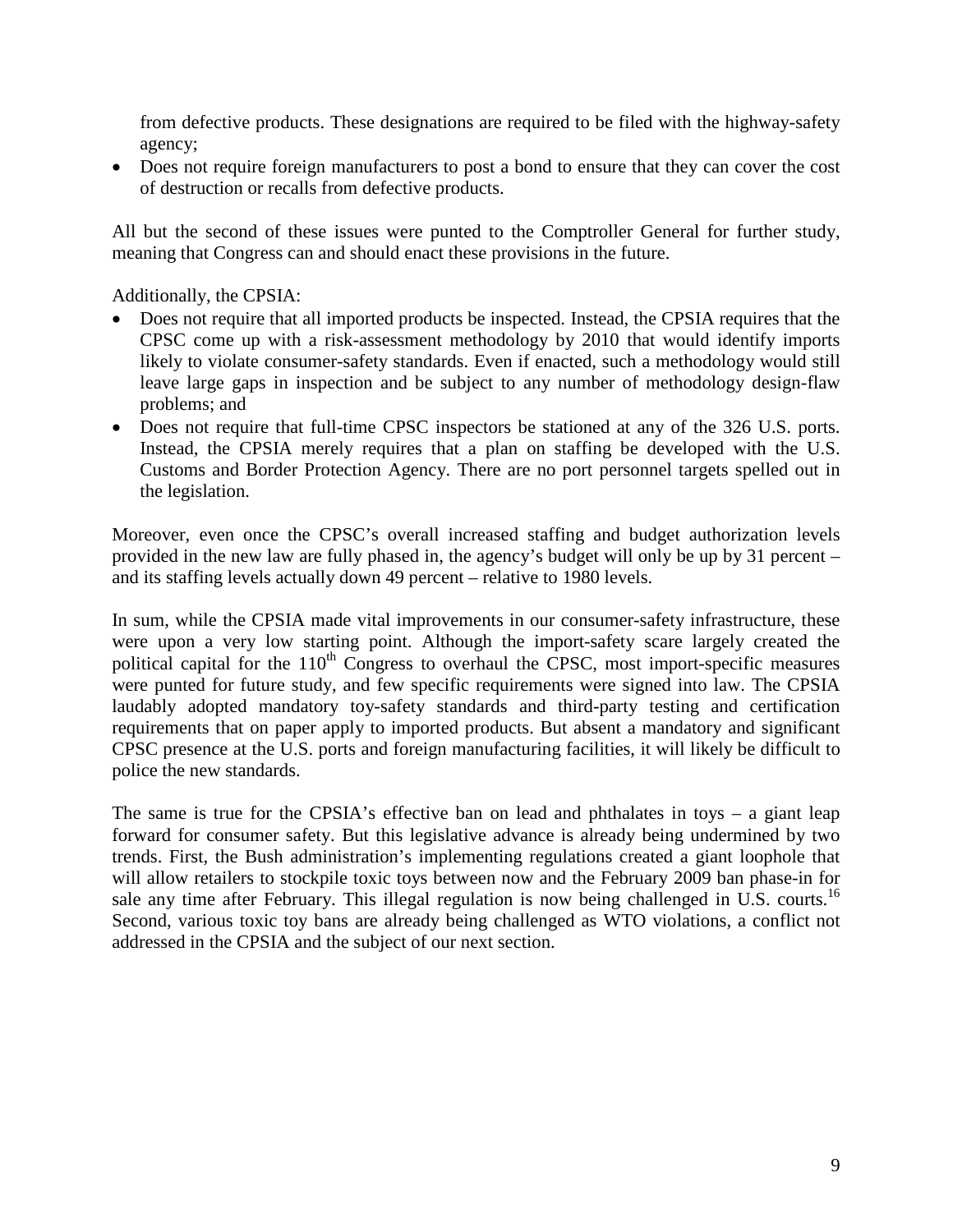#### **UNFAIR TRADE AGREEMENTS ALSO NEED REFORM TO ENSURE PRODUCT SAFETY**

Toy corporations have systematically pursued a "low road" business strategy of relocating production to countries with cheap labor and lax safety and environmental standards and enforcement. This trend has eviscerated democratic oversight of toy companies' operations, consumers' right to seek redress in our court system, and economic security at home and abroad. The toy-safety crisis that has resulted is not some accident of the "market" simply doing its job: it has been enabled directly by a generation of public policy, and in particular, "trade" policies that explicitly promote offshoring of production and limit safety standards and border inspection.

Both the WTO and NAFTA, as well as more recent regional and bilateral trade agreements modeled on NAFTA, contain powerful investor protections that encourage the offshoring of U.S. production by removing various costs and risks otherwise associated with locating production in a developing country. For instance, the WTO's Trade Related Investment Measures (TRIMs) agreement guarantees that firms interested in offshoring will not be subject to measures such as export restrictions, or local-content or trade-balancing requirements, that poorer countries frequently employed prior to the WTO to assist in their development.

NAFTA's investor protections – an expanded version of which are also included in the Central America Free Trade Agreement (CAFTA), six additional FTAs passed during the Bush administration, and three FTAs Bush signed by Congress has not approved (Panama, Colombia and Korea) – go even further. The special foreign-investor privileges provided in the NAFTAstyle agreements guarantee a "minimum standard of treatment" that "host" countries must provide foreign investors.<sup>[17](#page-26-16)</sup> They also eliminate the uncertainty and costs of having to use "host" country courts to settle many common disputes. These pacts grant foreign investors a private right of action to enforce their "trade" agreement foreign-investor rights. Through these, they can challenge government policies in international tribunals at the World Bank and United Nations and demand host-government compensation for policies that they consider to have impaired their new trade-agreement rights. This includes compensation for lost profits when government regulatory policy undermines their "expectation of gain or profit."<sup>[18](#page-26-17)</sup> Under NAFTA, around \$35 million has been paid out by governments in corporate challenges against toxic-substance bans, logging rules, operating permits for a toxic-waste site, and more.<sup>[19](#page-26-18)</sup>

Not only do the investment provisions in various trade agreements extend strong protections to manufacturers that encourage them to move overseas, but perversely, our current trade agreements *also* impose limits on how signatory countries may regulate product safety. Domestic laws providing a level of safety protection extending beyond that which is allowed in these trade agreements – and that result in imports being kept out of the U.S. market – are subject to challenge in trade-agreement enforcement tribunals as illegal "non-tariff trade barriers."

Many people are surprised when they first learn that actual *trade between countries* is only one element of the policies established and enforced by NAFTA and the WTO. These "trade" agreements also require that countries alter wide swaths of domestic *non-trade* policy or face economic sanctions for failing to do so. A key WTO and NAFTA provision requires each signatory country to ensure the conformity of all of its laws, regulations and administrative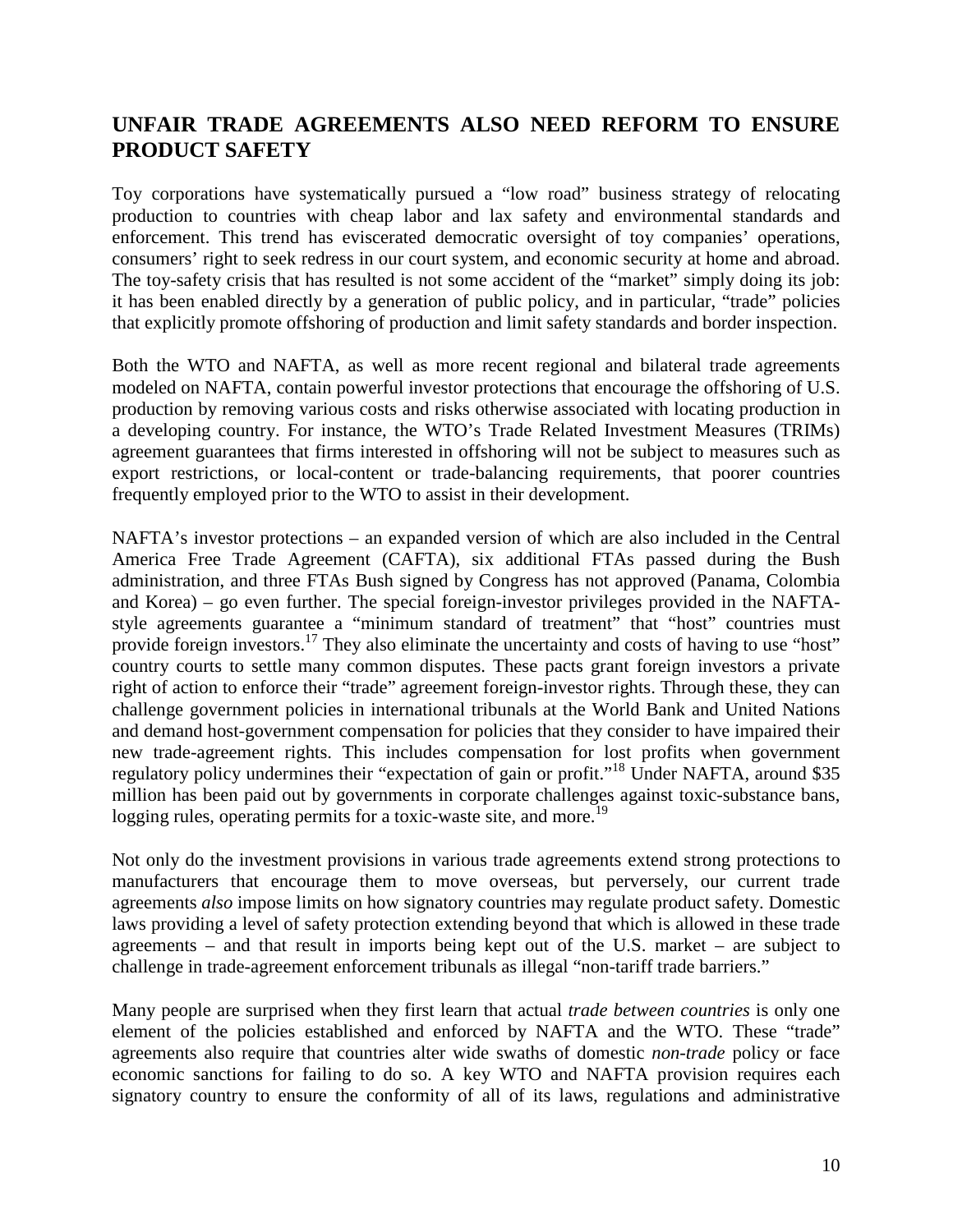procedures at every level of government to the agreements' terms.<sup>[20](#page-26-19)</sup> If they do not, other WTO and NAFTA signatory nations can challenge U.S. national or local policies before foreign tribunals for failure to comply with the pacts' terms. Nations whose policies are judged to be "non-tariff trade barriers" are ordered to eliminate them or face indefinite trade sanctions.

The United States has been the number one target of challenges at the WTO, where domestic laws are almost always ruled against in tribunal hearings. According to Public Citizen's ongoing tally, the United States has lost over 80 percent of the WTO cases lodged against it. Furthermore, on cases brought against U.S. public-interest policies, ranging from sea-turtle protection to gambling regulation, the United States lost 100 percent of the time. Unfortunately, we are not alone: all WTO defendants lose cases roughly the same percentage of the time. This shows how – globally and systematically – the WTO system pushes deregulation at the domestic level.<sup>[21](#page-26-20)</sup>

While the WTO's Trade Related Aspects of Intellectual Property (TRIPs) agreement *requires* government action to protect the monopoly patent rights of corporations, the WTO's Technical Barriers to Trade (TBT) agreement *limits* governments' ability to protect society's most vulnerable workers and consumers. The WTO's TBT agreement sets the criteria that WTO signatory nations must follow concerning standards, technical regulations, and conformityassessment rules for most products, including industrial and agricultural products (but not food). The TBT agreement's current rules not only cover toy-safety standards, but (unless they are altered) also pose limits on the options that Congress may pursue to fix the import-safety crisis. NAFTA and other FTAs incorporate the TBT agreement obligations.

- The TBT agreement requires WTO signatory nations to use international standards if such standards "exist or their completion is imminent."<sup>[22](#page-26-21)</sup> The only exceptions are for "fundamental climatic or geographical factors or fundamental technological problems." If a member's domestic-safety standard conforms with the relevant international standard, "it shall be rebuttably presumed not to create an unnecessary obstacle to international trade."<sup>[23](#page-26-22)</sup> There is however no requirement that all goods moving under WTO rules meet these international standards. Thus, under NAFTA and the WTO, international standards serve as a *ceiling* which countries cannot exceed, rather than as a floor that all countries must meet. Thisis the "race to the bottom" that is built into WTO and NAFTA rules[.](#page-26-23) $^{24}$
- The TBT agreement's "non-discrimination" (or "national treatment") rule requires that the United States treat foreign-produced goods the same as domestically produced goods. For instance, the United States is not permitted under these rules to inspect imported goods at a greater rate than similar domestic goods. Enhanced border inspection may be the only safety check on a wide array of imports produced in countries with lax domestic safety systems. Yet under the current WTO system, exporting nations closely monitor the level of inspection we apply to imports to make sure we only apply the same level of scrutiny applied to domestically made goods, even if imports represent the majority of the problem.
- The TBT agreement also prohibits WTO members from adopting or applying standards and technical regulations in ways that create "unnecessary obstacles to international trade."<sup>[25](#page-26-24)</sup> What constitutes an unnecessary obstacle versus a legitimate safety standard is determined by closed-door trade tribunals established in the agreements that hear non-tariff barrier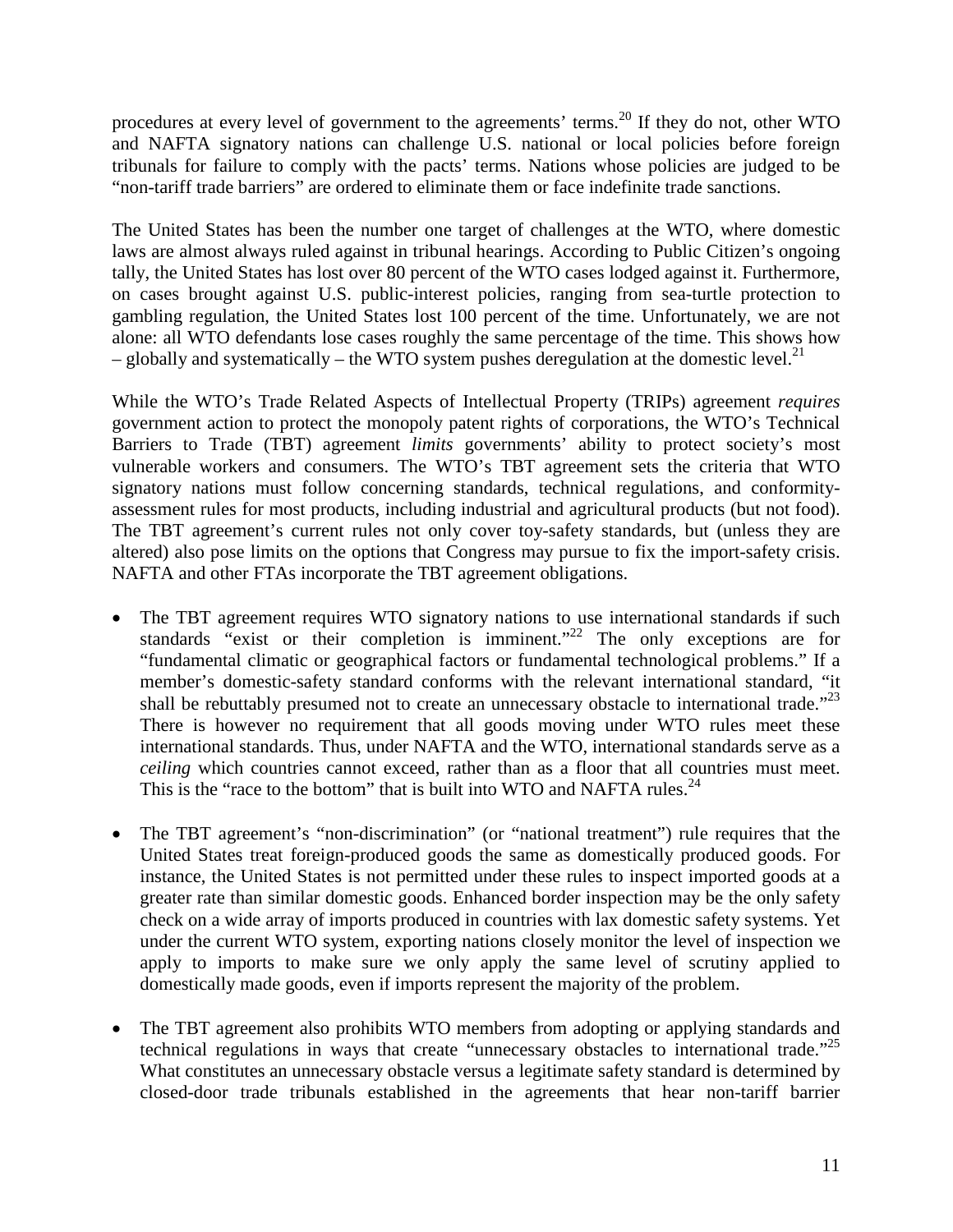challenges. These tribunals are staffed by trade lawyers, who generally lack expertise in consumer safety, and do not provide the basic due-process rights guaranteed in U.S. courts regarding conflicts of interest or transparency.

 The TBT agreement requires that countries may only maintain policies that fulfill "legitimate objectives" in the *least trade-restrictive* manner possible (while taking into account the risks that non-fulfillment of such regulations would create). [26](#page-26-25) Again, tribunals of trade lawyers are left to make the subjective determination about whether a less trade-restrictive option might exist, while the technological or political feasibility of such options is not part of the review.

As Congress considers an array of regulatory measures to address the import-safety crisis, such as mandatory third-party inspection for toys, few congressmembers are cognizant of the fact that these requirements could be the subject of a trade dispute. What would happen if Congress refused to weaken a new imported product-safety law if it were successfully challenged at the WTO? WTO rules allow the winning countries to impose trade sanctions against the United States for the full amount of trade that is affected *until* we change our law as ordered. Alternatively, the United States can offer to negotiate compensation, but the country that has won the challenge must agree to that proposal. That would mean, for instance, if China successfully challenged a toy-safety law at the WTO, the United States would pay China not to send unsafe toys to us, as an alternative to having China simply pick U.S. economic sectors on which to impose trade sanctions. China would get to pick which option it desires. $27$ 

In fact, this threat is not just hypothetical. In 2008, James Hubbard, a delegate in Maryland's House of Representatives, became dissatisfied with the pace of the federal response to the toysafety crisis that dominated the 2007 year-end news headlines. In April, he was able to pass a bill that would allow Maryland to conduct its own monitoring of toys and children's products for leadpaint. The bill was intended to clear Maryland store shelves of dangerous toys.<sup>28</sup> According to the *Washington Post* it also inspired the Bush administration to get involved – not in speeding up the federal response, but by alerting China to the proposal's possible WTO conflicts. The *Post* reported that: "The Office of the U.S. Trade Representative alerted the Chinese government, which sent a letter from Beijing to protest the bill as a barrier to trade. Lawmakers in Annapolis wereunfazed and passed the bill."<sup>29</sup>

In delving deeper, Hubbard and other legislators were astonished to learn that the U.S. government regularly "alerts" the WTO to new food and product laws proposed at both the state and federal level that might be considered a "barrier to trade" by foreign trading partners. In other words, federal trade officials act as a type of global informant, "turning in" federal and state legislators that propose cutting-edge consumer-protection, environmental and other measures presumptively considered to be WTO violations in order to give U.S. trading partners an opportunity to *lobby against* these bills while they are still pending. Indeed, this type of notification is *required* by the TBT Agreement. [30](#page-26-29) There are elaborate procedures and databases to facilitate these communications between the WTO governments and secretariat.<sup>[31](#page-26-30)</sup>

Now on the alert for such missives, Hubbard later received another communiqué from the People's Republic of China, when he introduced a cutting-edge measure to ban a chemical compound called bisphenol A (BPA), from children's products and cosmetics.<sup>[32](#page-26-31)</sup> Significant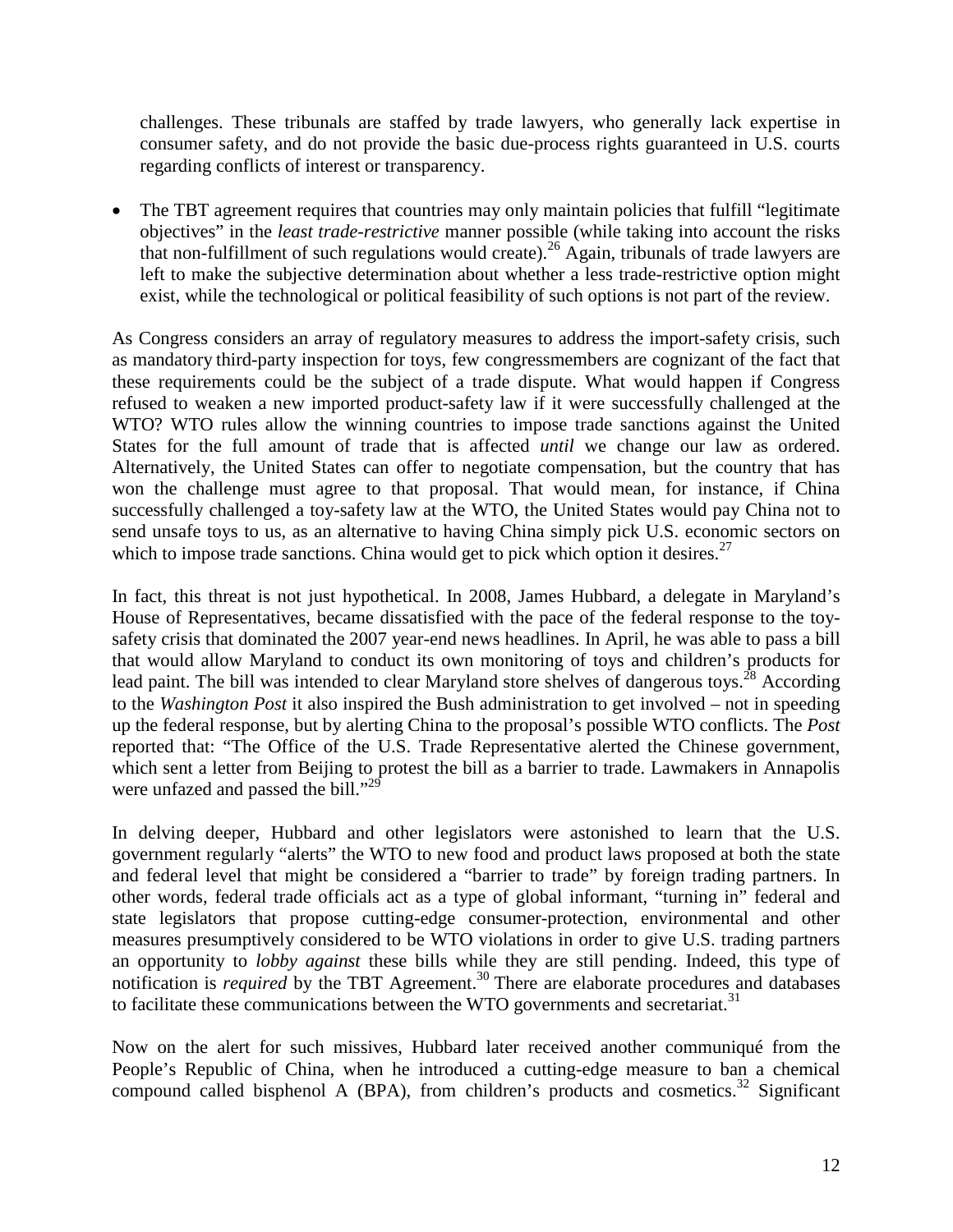concerns have been raised about the safety of BPA, a chemical used to produce clear, hard plastics. Scientists have linked BPA to early puberty, prostate effects, and breast cancer.<sup>[33](#page-26-32)</sup> New studies showing BPA leaching from heated baby bottles has led many health and consumer groups to call for a complete ban on the use of the chemical in food and beverage containers.<sup>[34](#page-26-33)</sup>

After introducing his BPA ban legislation, Hubbard promptly receive a four-page missive – in English and Chinese – opposing the measures as a trade barrier under the WTO's TBT agreement. Chinese officials wrote that there is "no specific scientific evidence" proving that products containing BPA are hazardous to children and that a ban was not the least trade-restrictive policy option Maryland could pursue.<sup>[35](#page-26-34)</sup> (As noted, under the WTO's TBT agreement governments are required to pursue the "least trade restrictive" available policy option.)

In the end, the Maryland BPA bill did not pass. In a National Public Radio interview, Hubbard expressed his consternation: "This was a public health issue, not a trade issue."<sup>[36](#page-26-35)</sup> Fortunately, legislators in California, Connecticut, Hawaii, New Jersey, New York, Maine, Massachusetts, Minnesota, and Pennsylvania have taken up the call and have proposed elimination of BPA from key consumer products. New evidence linking BPA to heart disease may force a reluctant federal governmentto finally take action as well. $3^7$  Such measures would be subject to attack under WTO rules, even though they would apply equally to domestic and foreign products. Hopefully, such WTO threats against reasonable consumer safety initiatives will increase pressure to alter WTO rules rather than chill progress on critically needed improvements. However, when a state law is successfully challenged at WTO, the federal government has an obligation to use all constitutionally available means to force state compliance, including preemptive legislation, law suits and cutting off of federal funds. Thus, changing the unreasonable WTO rules limiting import safety is a vital aspect of protecting our children's health.

Even though such trade challenges from major importing countries have occurred in the past and are occurring presently, it is possible that diplomatic pressure could keep China or other WTOmember governments from challenging additional U.S. toy-safety laws. But under the aforementioned NAFTA-modeled agreements, investors and corporations can directly challenge government policy to demand taxpayer compensation for safety policies that violate their trade agreement rights. Indeed, corporations are pushing the investor-state private enforcement system further in every U.S. trade pact, to the point where even social-security systems and government natural-resource concessions and procurement contracts are covered.<sup>[38](#page-26-37)</sup> These expansive foreign investor rights, which go beyond what U.S. corporations operating in the United States are allowed under U.S. law, are rapidly becoming a global *ceiling* for public regulation of corporations, while there is no global *floor* for safety, labor, or environmental standards in the ongoing, corporate-driven race to the bottom.<sup>[39](#page-26-38)</sup>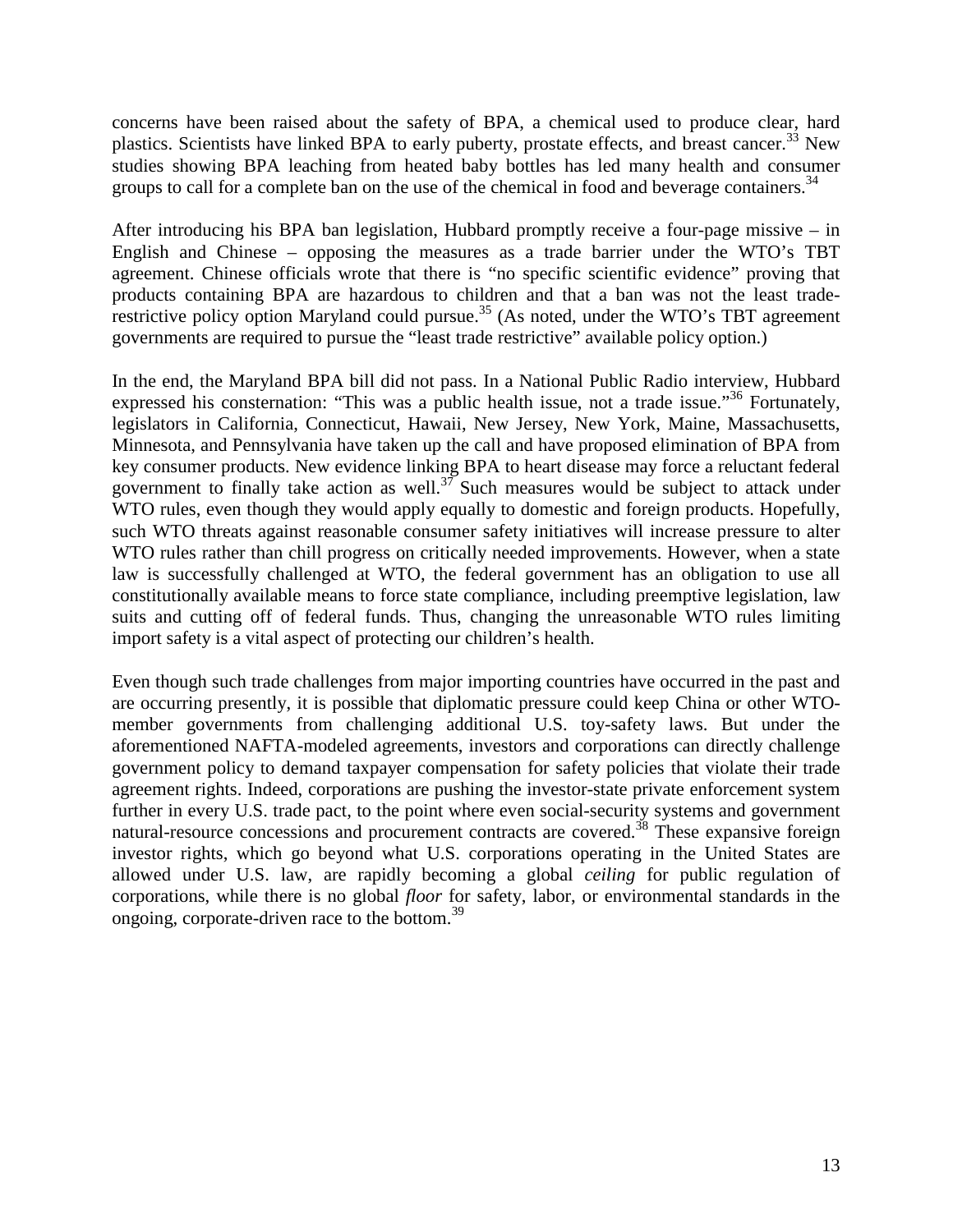## **From the Source… WTO Undermines Product Safety**

Former U.S. Representative James Bacchus (D-Fla.) noted that three WTO agreements (the General Agreement on Tariffs and Trade (GATT), the Sanitary and Phytosanitary Standards agreement (SPS) and the TBT agreement) would apply to any effort by the United States to improve food and product safety. "If, in their actions on health and safety issues, they choose to ignore their obligations under these three WTO agreements, they could face costly economic sanctions in the form of lost access to the other's market. Such sanctions could range into the billions of dollars in lost sales annually."<sup>[40](#page-26-39)</sup>

While in Congress, Bacchus was a big WTO booster, exuberantly claiming in his floor speech celebrating passage of the WTO that it would lead "to workers' rights and environmental protections and all of the things that all of us in both parties want for the American people."<sup>[41](#page-26-40)</sup> The Democratic leadership of the 103<sup>rd</sup> Congress, after having just lost control of the House thanks to voter revolt over their support of NAFTA and other middleclass threatening policies, $42$  held the WTO approval vote in a lame-duck session. Bacchus, a Democrat, gave up his House seat and became a WTO tribunalist and a trade lawyer, and his seat was claimed by Rep. Dave Weldon, a Republican who voted against fair trade on 14 out of 17 occasions but who twice voted for U.S. withdrawal from the WTO.<sup>[43](#page-26-42)</sup> Interestingly, Rep.-elect Bill Posey (R), who was elected in November to replace the retiring Weldon, made NAFTA opposition a key plank of his platform. He joins a growing number of Republicans who are bucking their party leadership and calling for fair trade. $44$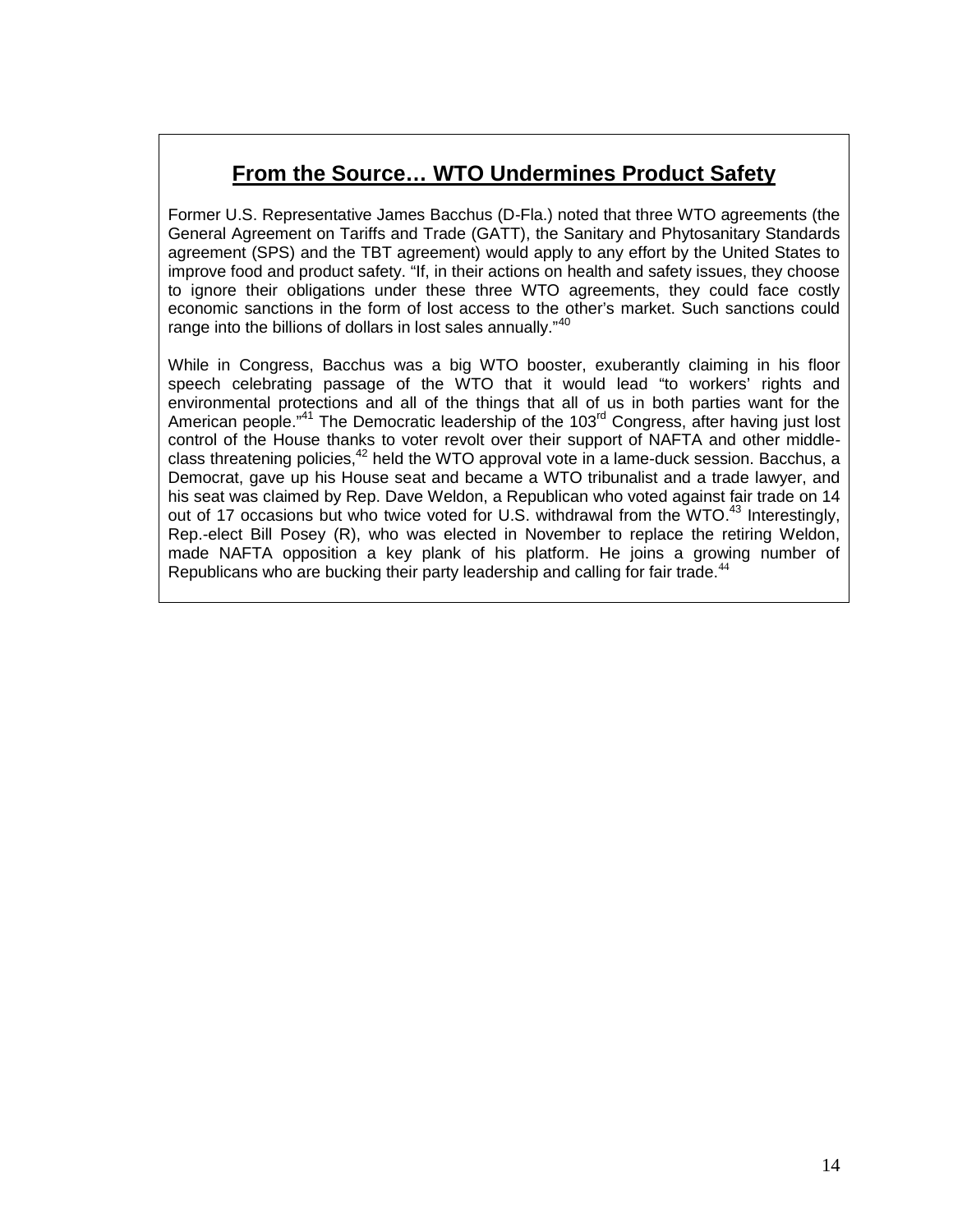#### **IMPORTED PRODUCT SAFETY A WINNING ELECTION ISSUE**

While the import-safety scene is grim, the recent elections offer opportunity for hope. Presidentelect Barack Obama's victory represents the first time in modern American history that a candidate advocating a shift in our trade policies in a decisively pro-consumer-safety, pro-worker -rights, pro-environmental-protection direction has been elected president. Among Obama's commitments:

- In December 2007, Obama said: "I would stop the import of all toys from China. Now, I have to say that that's about 80 percent of toys that are being imported right now... We have just a handful of people who are inspecting all the toys that are flooding into the country… The big toy makers now manufacture in China and import here and they have put pressure to resist a strong regulatory system."[45](#page-26-44) (While some press outlets reported that Obama "stepped back" from this commitment in later days, there is no indication that he explicitly retracted this statement. In fact, his campaign merely said "Now, don't get me wrong: As president, I'll work with China to keep harmful toys off our shelves," and will ban "toys that contain more than a trace level of lead, coming from China or anywhere else.<sup> $,46$  $,46$ </sup>)
- In February, Obama said: "we should amend NAFTA to make clear that fair laws and regulations written to protect citizens in any of the three countries cannot be overridden simply at the request of foreign investors. I will only support future trade agreements that support these important principles… [Moreover,] China's human rights violations and failure to enforce labor, environment and meaningful product safety standards are unacceptable."<sup>[47](#page-26-46)</sup>
- Obama's commitments became part of the Democratic platform, which included a reform agenda not seen in past Democratic platforms, including the position that no future bilateral trade agreements "will stop the government from protecting the environment, food safety, or the health of its citizens; [or] give greater rights to foreign investors than to U.S. investors.<sup> $48$ </sup>

In November's elections, Obama was joined by 34 new fair traders in the House and Senate that replaced members of Congress who had supported NAFTA, WTO, current China trade policy and other anti-fair measures. This outcome furthers the transformation of Congress' composition, bringing the total net fair-trade shift in Congress to 71 when the significant gains made in 2006 by fair traders are included. These new fair traders came from both parties, and all regions of the country – especially outside of the Rust Belt, which Beltway pundits have considered the only place trade issues resonate.<sup>[49](#page-26-26)</sup> Among the food- and product-safety commitments of new fairtrade members who beat or replaced anti-fair traders:

 **Senate - Oregon:** Sen.-elect Jeff Merkley (D) criticized the Peru FTA as a "NAFTA-based plan" whose problems included: "Enabling foreign investors to challenge American public health, environmental, zoning and labor protections in foreign courts; Blocking government procurement rules that require the hiring of U.S. workers and 'Buy American' provisions; [and] Setting limits on food safety standards that require the U.S. to rely on foreign regulators and inspectors."[50](#page-26-47)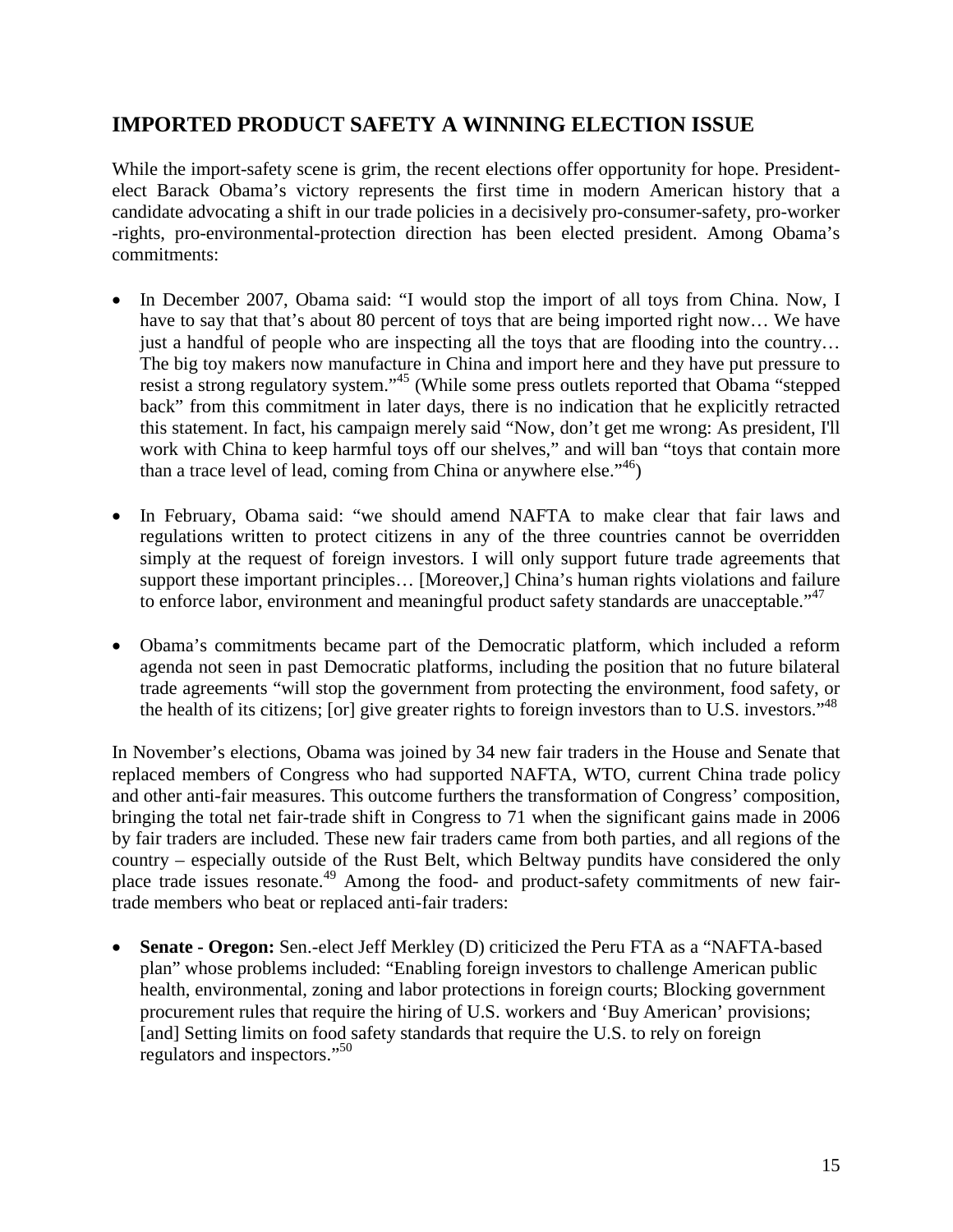- **Senate - Alaska**: Sen.-elect Mark Begich (D) defeated anti-fair trader Sen. Ted Stevens in a very Republican-leaning state. Begich's website included these pledges to fight for consumer safety in U.S. trade agreements: "NAFTA, CAFTA and the bilateral free trade agreements negotiated by the Bush administration have helped big business while hurting middle class Americans. Mark believes fair trade policies should include meaningful and fully enforceable consumer, labor, environmental and human rights protections."[51](#page-26-48)
- **House - Alabama 2**: Rep.-elect Bobby Bright (D) took the seat previously held by anti-fair trader Rep. Terry Everett (R) in a campaign that included the import-safety issue. In a debate, Bright said, "we need to put tougher regulations on the countries that we're importing from. We need to make sure of enforcement by our food inspectors – beef the inspectors  $up$  – and have more frequent inspections of the products that come in. And then before we enter into an important agreement with a foreign nation, they should be educated on the requirements of their products being safe and, if they fail to comply and have a consistent record of failure, then our agreement should be terminated. Fast and simple. $152$  $152$
- **House - Arizona 1:** Rep.-elect Ann Kirkpatrick (D-Ariz.) criticized offshoring<sup>[53](#page-26-50)</sup> and noted "the disparity between the nation's dependence on foreign imports ('oil, toys, pet food, or anything else you can think of, we import it all,' she says) and the loss of jobs to overseas competitors."<sup>[54](#page-26-51)</sup> She replaced Republican anti-fair trader Rick Renzi.
- **House- Colorado 4**: Rep.-elect Betsy Markey (D) beat 100 percent anti-fair trader Marilyn Musgrave. Markey's campaign website broadcast her commitment to changing our statusquo trade policies: "At the global level, I believe in fair trade policies that take into account our country's economic needs and hold partnering countries to the same environmental and labor standards as those that we maintain here at home. This provides a level playing field for American producers to compete in the international market and also protects the quality of food sold to the U.S. consumer."<sup>[55](#page-26-52)</sup>
- **House - Pennsylvania 3:** Rep.-elect Kathy Dahlkemper emphasized trade issues to defeat serial anti-fair trader Republican Phil English – who infamously provided one of the votes that passed CAFTA in 2005 by a two-vote margin. In addition to several hard-hitting fairtrade TV ads, her campaign website emphasized the issue: "What concerns me and many Americans about the topic of free trade is the lack of controls that we are currently experiencing; controls in the form of product safety standards, proper protection of patented technologies, fair labor practices, to name just a few. Many of our businesses have moved all or a part of their manufacturing operations overseas to take advantage of cheap labor and other costs, and in return we are seeing more and more dangerous products coming into this nation, putting our people, including our children, at risk."<sup>[56](#page-26-53)</sup>

A whole host of new members who replace retiring fair traders also made similar trade-safety commitments. Among them:

 **House - California 52:** Rep.-elect Duncan Hunter, Jr. (R-Calif.) said, "Our nation needs to adopt a policy of Fair Trade that encourages the development of overseas markets, while protecting our industry and workers from unfair competition from countries like China, that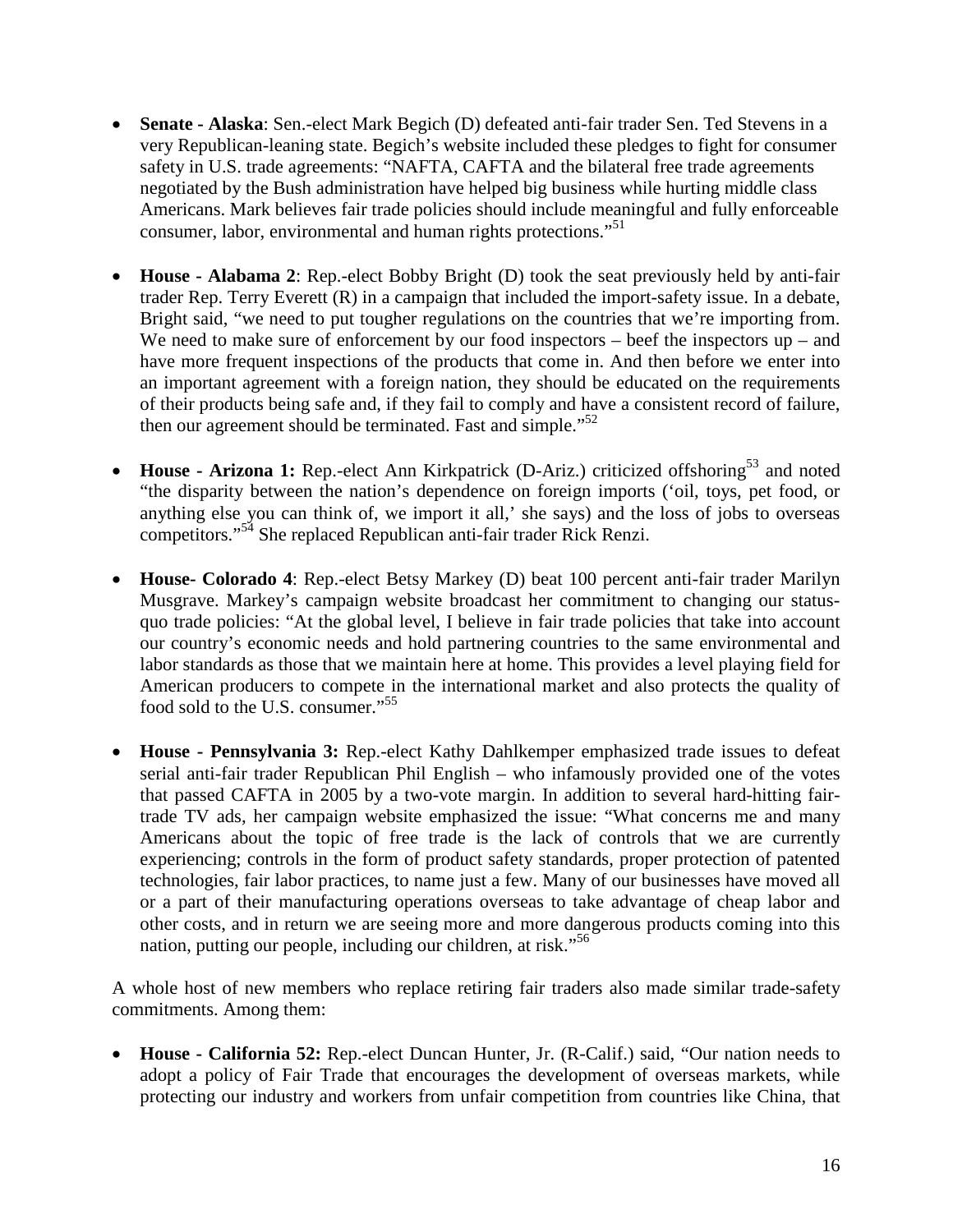flood our market with inferior, sometimes dangerous products produced in near-slave labor conditions."<sup>[57](#page-26-54)</sup> He takes the seat previously occupied by his father, also a fair trader.

- **House - Colorado 2:** Rep.-elect Jared Polis (D-Colo.) ran a winning campaign that emphasized import-safety issues. He said, "The Bush administration is asleep at the wheel while multinational corporations are putting profits before safety and products that harm kids are entering our country from China and other nations with poor safety records … We need to make sure that defects are identified and addressed *before* products reach the shelves and get in the hands of our children. Families shouldn't need to worry about the safety of Curious George dolls, Thomas the Tank Engine, or any other children's toys sold in this country. But this year's alarming number of lead-tainted product recalls proves that our product safety system is broken and fails to protect consumers."[58](#page-26-55) His campaign hosted toy-safety testing parties,  $59$  and bashed offshoring of jobs.  $60$  Polis takes the seat previously held by Mark Udall, now a fair-trade senator-elect.
- **House - New York 21**: Rep.-elect Paul Tonko (D) takes the open seat vacated by fair trader Rep. Michael McNulty. Tonko pledged support for a renegotiation of NAFTA "to strengthen its environmental, labor, and consumer safety standards," and a repeal of tax breaks for companiesthat offshore jobs[.](#page-26-30)<sup>61</sup>

For a detailed analysis of the role of fair-trade issues in the 2006 and 2008 elections, please visit [http://www.citizen.org/trade/politics/,](http://www.citizen.org/trade/politics/) where you will find our two in-depth reports that include annexes listing the import-safety and other trade commitments made by newly-elected members of Congress. We also link to the 140-plus campaign TV ads run on trade issues in 2008 and the 25 ads run in 2006.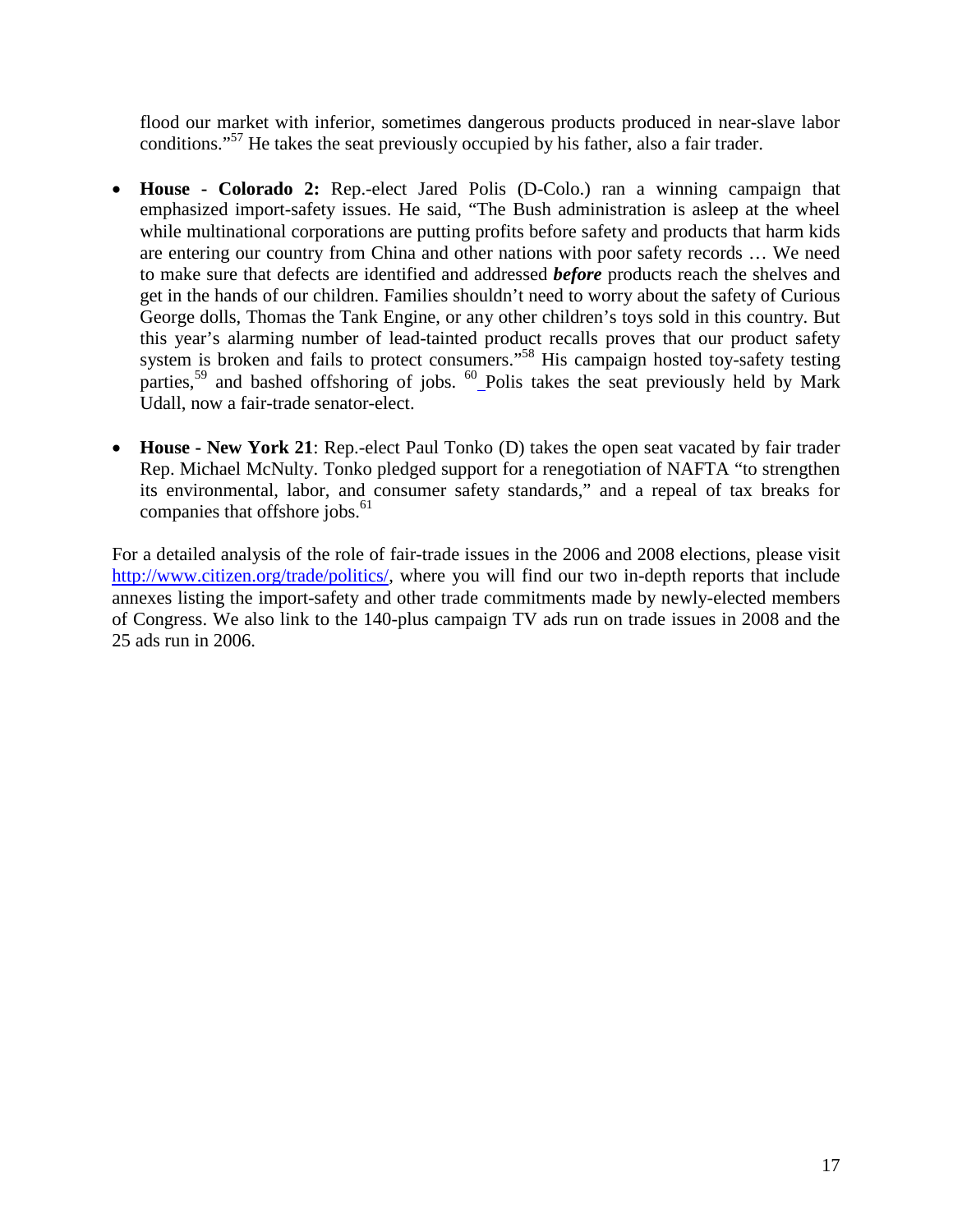#### **POLICY ANALYSIS AND RECOMMENDATIONS**

**To effectively remedy the imported toy safety crisis, Congress must act on number of levels, by updating domestic safety statutes, fixing trade-agreement limits on safety standards and inspection, and removing foreign-investor privileges that promote offshoring of production to venues without adequate safety regulations.**

**Changes Needed to Domestic Policies**: **Congress must provide new authority for domestic agencies responsible for consumer-product safety and inspection. These changes must bring these agencies' responsibilities and authorities up to date with present realities: namely, that a significant portion of products circulating in the United States are no longer made here, but rather are being produced in developing countries, where product-safety systems are often insufficient to safeguard consumers against even the most egregious hazards.**

Remarkably, last year's CPSIA – while taking welcome steps forward on lead standards and other issues  $62$  – does not sufficiently address the import-safety crisis with import-specific measures. To give the CPSC a fighting chance of adequately regulating the flood of overseas imports, the following policies must be adopted:

- Creation of an Office of Overseas Compliance within the CPSC. Last year's CPSIA did not do this;
- Creation of a STOP or HOT button for this office that would allow them to temporarily halt unsafe imports at the port of entry on a preliminary determination that they pose an unreasonable risk to public health or safety, without a hearing or other delays required in current law. The products must be allowed to be held, pending a fuller determination regarding the safety of the products and independent third party certification of their safety. The CPSIA did not do this;
- Increasing the amount of bond money required to be posted by importers to ensure that importers are able to pay for any product recall (currently, only bonds to cover customs fees are required). The CPSIA only commits the Comptroller General to study the issue, and establishes no new program to implement this idea;
- Increased and adequate staff and funding for border inspection, and the assignment of a limited number of ports of entry for hazardous consumer products. The CPSIA – even when fully phased in – will still represent a 49 percent decline in staffing levels relative to 1980. According to the CPSC, now only nine of the 326 U.S. ports have any level of CPSC staff coverage, and it does not even know how many if any full-time staff people are assigned to any. Yet, when the new legislation is fully implemented, the CPSC budget authorization will only be 31 percent higher, even though toy imports have soared 529 percent in real terms;
- Requirements that foreign manufacturers consent to the jurisdiction of U.S. courts so that enforcement officers can seek penalties for violations, providing an incentive for more safety on the front end. (As noted, U.S. auto-safety regulations require this of foreign manufacturers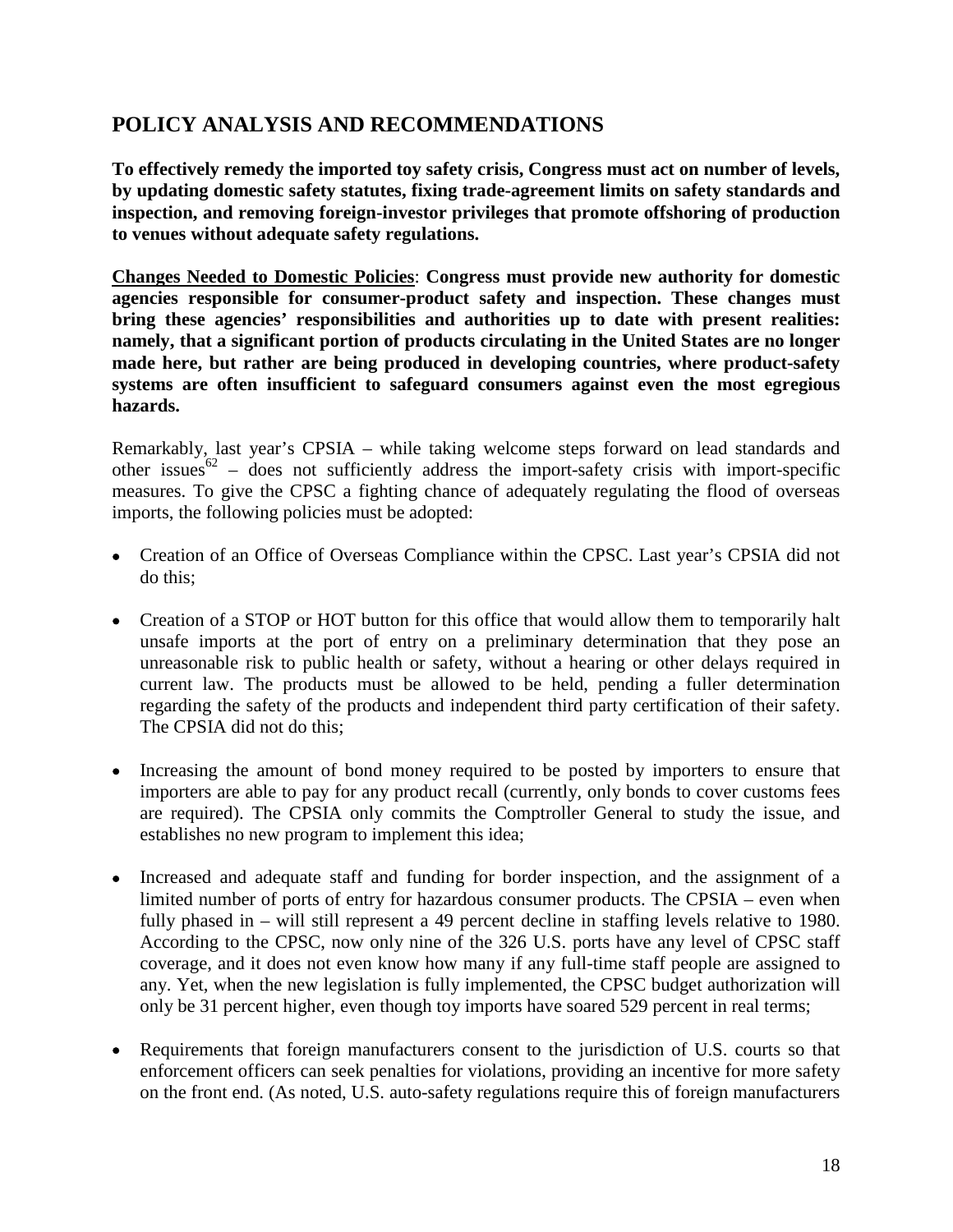selling in the U.S. market. Foreign manufacturers and importers of potentially hazardous toys should also consent to the jurisdiction of U.S. courts and waive any objection based on forum or jurisdiction in order to gain access to the U.S. market. A standard consent form should be submitted to CPSC for all imported consumer products. Foreign manufacturers profit directly from access to U.S. markets. In a global economy, they also must maintain safety standards consistent with U.S. regulations. CPSC is not designed, however, to be the sole check on the safety of products, nor can it effectively deter negligent design or manufacturing. When injured victims do avail themselves of the courts, too often retailers who lacked a direct role in product design are the sole respondents. To level the playing field between domestic and foreign manufacturers, Congress should create the means to deter harmful conduct by those most responsible for harm). The CPSIA did not do this, but only committed the issue to further study;

- Requirements that all foreign manufacturers seeking to sell in the United States consent to allow CPSC investigators into their plants for inspection or investigation purposes. (As noted, the CPSC currently has authority to enter and inspect any consumer product manufacturing establishment in the United States. But absent consent of foreign producers and governments, it cannot exercise similar mandatory authority in other countries.) The CPSIA did not do this, but only committed the issue to further study; and
- New authority for CPSC to block/penalize bonding agents and importers who are repeat offenders. The CPSIA did not do this.

(As noted above, the CPSIA also does not require 100 percent inspection of imported products, but only commits the CPSC to establish (but not necessarily enact) a risk assessment methodology. Even if enacted, such a methodology would still leave large gaps in inspection and be subject to any number of methodology design-flaw problems. We know of no consumer group that is asking for 100 percent inspection. However, absent the changes to domestic and trade laws that we have specified in this report, the CPSIA's provisions on import risk assessment do not represent the bold steps and targets that the situation demands.)

Senators Sherrod Brown (D-Ohio), Bob Casey (D-Pa.), Byron Dorgan (D-N.D.), and Reps. Rosa DeLauro (D-Conn.) and Linda Sanchez (D-Calif.) and others have introduced various pieces of legislation to establish import stop buttons, bonding requirements, and other consumer-product import-safety protections.

**Changes Needed to Trade Agreements: Congress must alter various provisions of U.S. trade agreements, including the WTO's TBT agreement, whose rules currently limit border inspection and the safety standards that signatory countries can require of imported goods. Moreover, NAFTA and its various expansions to countries in Latin America, Asia and the Middle East need to be renegotiated to remove the investor-state system that incentivizes corporations to offshore production and provides a private right of action against domestic safety policies.**

Absent such changes in existing trade agreements and rejection of future agreements with such limits, any improvements Congress may make to U.S. policy regarding import safety could be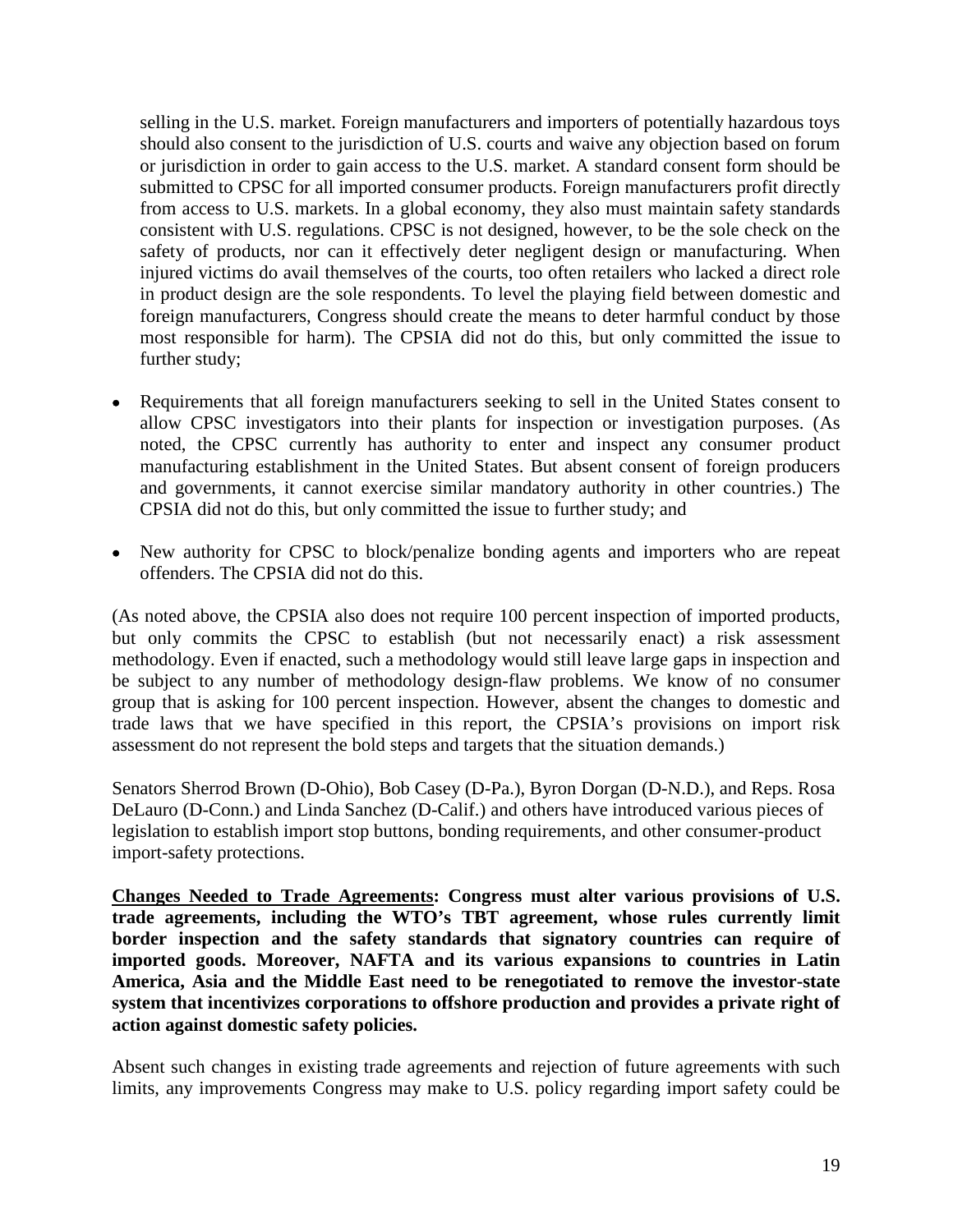exposed to challenge as "non-tariff trade barriers" before trade tribunals. With the exception of the recent WTO ruling against the U.S. Internet gambling ban (after which the Bush administration ultimately sought a deal to withdraw gambling from WTO authority and pay compensation to do so), both Democratic and Republican administrations have systematically worked to implement trade tribunal rulings. This includes major political efforts to implement a NAFTA order to allow access to all U.S. roads for Mexico-domiciled trucks, gutting U.S. dolphin protections to meet GATT rules, and implementing WTO orders to weaken Clean Air Act and Endangered Species Act rules, among other examples. This readiness to acquiesce to trade agreement panels' orders to weaken our domestic public-interest laws must stop.

One clear path forward to addressing the trade-agreement import-safety problems is provided by the Trade Reform, Accountability, Development and Employment Act, or TRADE Act. This legislation was sponsored in 2008 by Sen. Brown and Rep. Mike Michaud (D-Maine) – along with cosponsors representing diverse congressional caucuses and regions of the country. The TRADE Act, which is expected to be reintroduced in the  $111<sup>th</sup>$  Congress, could pave the way for review and renegotiation of existing agreements to remove the limits on import safety, among other key public interest reforms of current pacts. The legislation sets forth minimum standards of what every U.S. trade agreement must and must not contain. It also lays out the framework of a new trade-agreement negotiating and approval process that could ensure pacts meet the minimum standards. Among the TRADE Act's provisions regarding import safety are those that:

- establish that food, feed, food ingredients, and other related food products may be imported into the United States from a country that is a party to the agreement only if such products meet or exceed United States standards with respect to food safety, pesticides, inspections, packaging, and labeling;
- establish that nonfood products may be imported into the United States from a country that is a party to the agreement only if such products meet or exceed United States standards with respect to health and safety, inspections, packaging, and labeling;
- allow each country that is a party to the agreement to impose standards designed to protect public health and safety unless it can be clearly demonstrated that such standards do not protect the public health or safety;
- authorize the Commissioner of the Food and Drug Administration and the Consumer Product Safety Commission to assess the regulatory system of each country that is a party to the agreement to determine whether the system provides the same or better protection of health and safety for food and other products as provided under the regulatory system of the United States and if the Commissioner or the Commission determines that the regulatory system of such a country does not provide the same or better protection of health and safety for food and other products as provided under the regulatory system of the United States, prohibit the importation into the United States of food and other products from that country;
- provide a process by which producers from countries whose standards are not found by the Commissioner or the Commission to meet U.S. standards may have specific facilities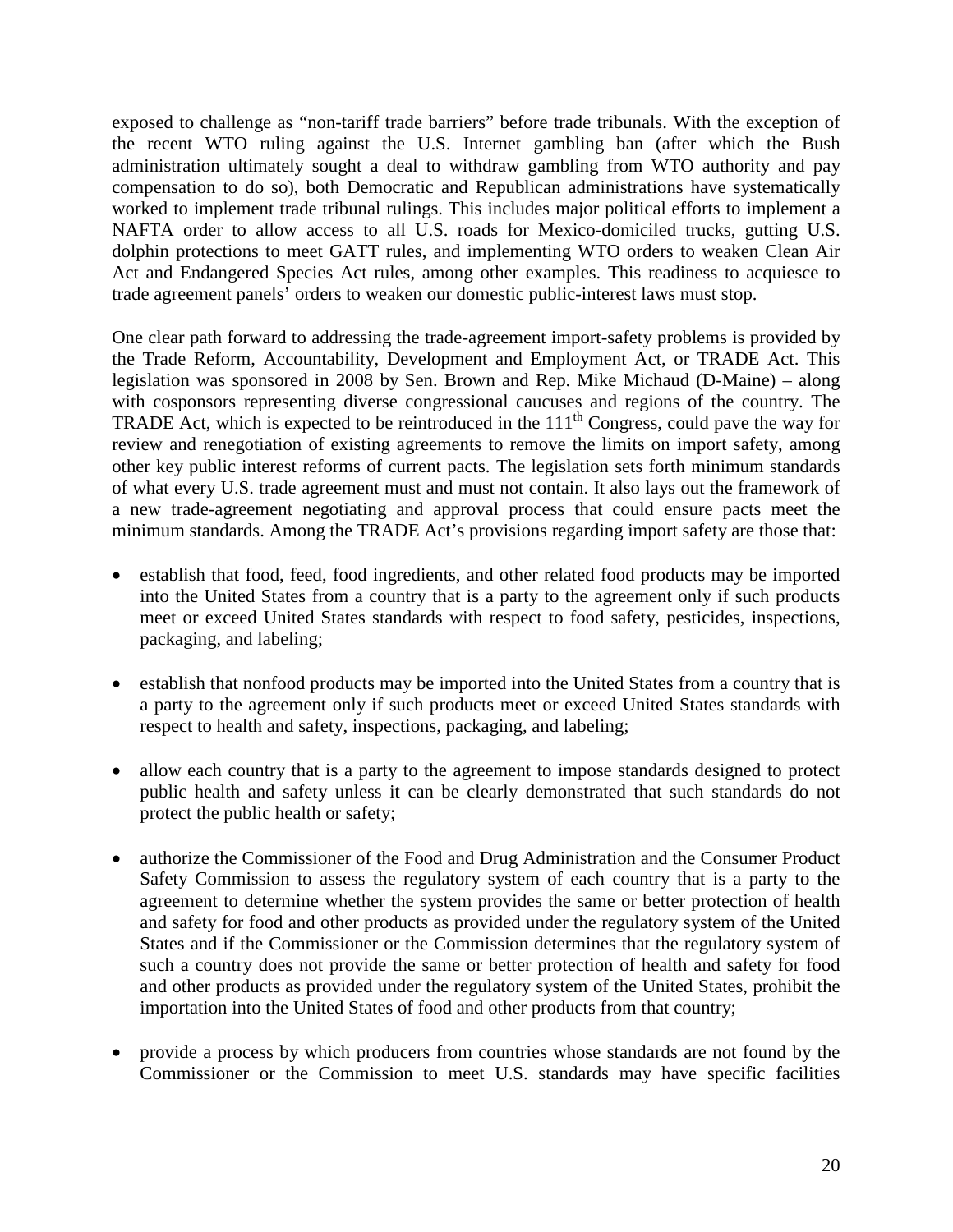inspected and certified so as to allow products from approved facilities to be imported into the United States; and

 provide that if harmonization of food or product health or safety standards is necessary to facilitate trade, such harmonization shall be based on standards that are no less stringent than United States standards.

#### **CONCLUSION**

In the past, most American anxiety about trade agreements has focused on jobs, wages and offshoring. And, that anxiety has grown tremendously. Nearly three-quarters of Americans believe that a "free trade agreement" has had a negative effect on their families. Majorities oppose NAFTA across every demographic. **The imported toy-, product- and food-safety crisis has made vividly clear to many Americans that our current trade agreements and policies pose very broad threats to their safety and health – and the ability of their government to act in their interest**. For instance, a Wall Street Journal poll found that GOP voters, by a two-toone majority, agree that "[f]oreign trade has been bad for the U.S. economy, because imports from abroad have reduced demand for American-made goods, cost jobs here at home, and produced **potentially unsafe products**" [emphasis added].<sup>[63](#page-26-58)</sup> The public is increasingly aware that changes to our current trade agreements and policies are needed to ensure real redress to the import safety crisis.

Indeed, as dangerous imported toys become a significant part of the public's understanding of what our current trade agreements mean, "protectionism" is getting a good name – at least in the sense of the necessity to "protect" our children from unsafe imports. Going forward, policymakers have two options: either the growing public disgust with the damaging outcomes of today's over-reaching trade agreements' anti-safety, pro-offshoring provisions get addressed, or public support for trade will get thoroughly undermined.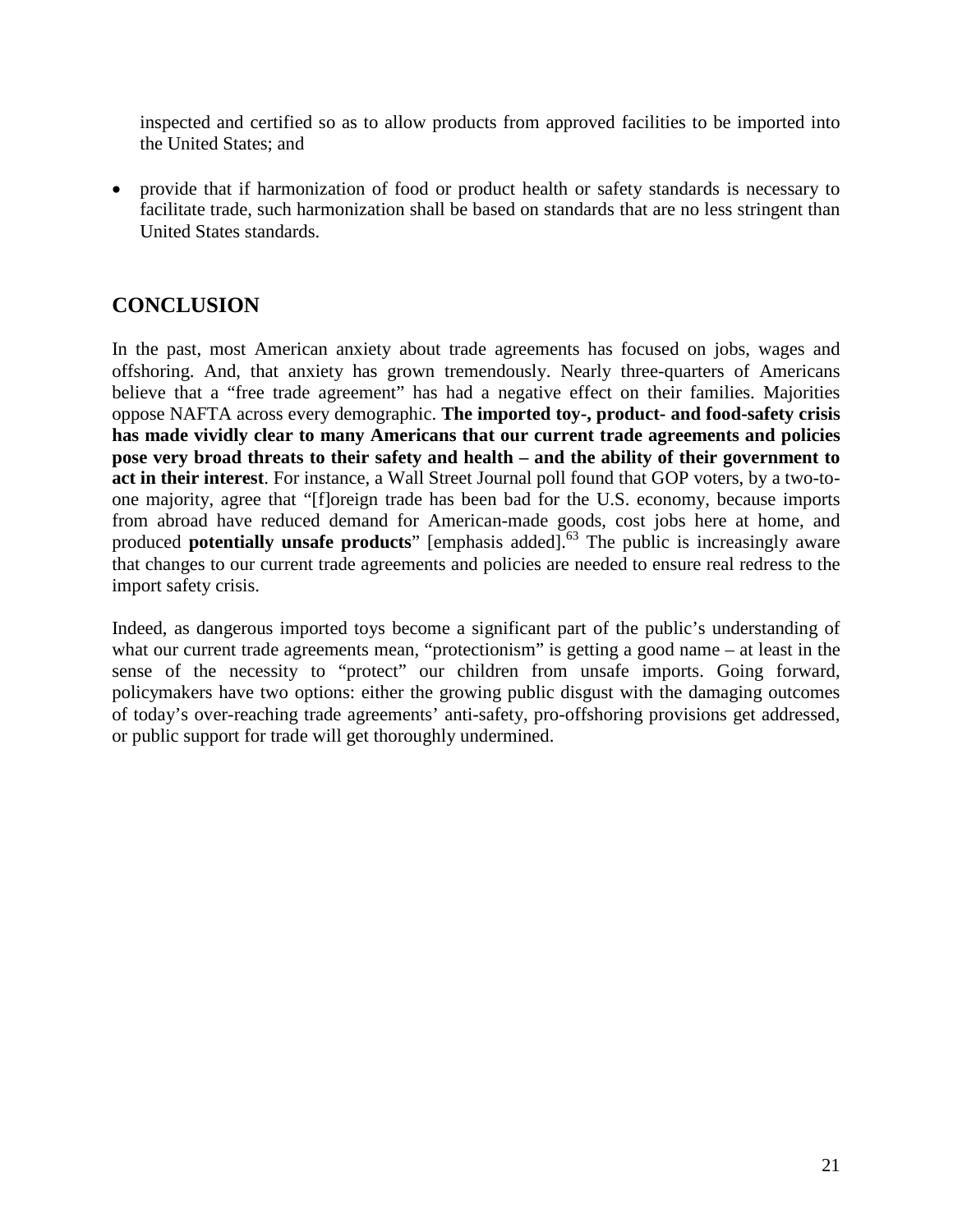## **Four Resources for Concerned Consumers**

To remedy our import safety crisis, we need to change our trade agreements and domestic safety laws. However, in the short term, if you are concerned about whether there is lead or other toxins in your toys, you can buy an inexpensive lead testing kit at your local hardware store. However, be aware that these kits do not work on all product types. Consumers Union recently tested lead testing products and found that many do not detect lead below the surface of toys (see

http://blogs.consumerreports.org/safety/2007/10/testing-the-lea.html). You can also check out *The Consumer Action Guide for Toxic Chemicals in Toys*, produced by the Michigan-based Ecology Center: **<http://www.healthytoys.org/home.php>**

For an analysis of toy-related hazards and a summary of all CPSC toy recalls for the year, please see *Trouble in Toyland: The 23rd Annual Survey of Toy Safety*, produced by the consumer group U.S. PIRG: **[http://www.uspirg.org/issues/toy-safety/trouble](http://www.uspirg.org/issues/toy-safety/trouble-in-toyland-report)[in-toyland-report](http://www.uspirg.org/issues/toy-safety/trouble-in-toyland-report)**

For a full listing of Consumer Product Safety Commission (CPSC) recalls, or to receive recall alerts, you can go to the CPSC webpage: **<http://www.cpsc.gov/cpscpub/prerel/prerel.html>**

Finally, if you would like to buy toys Made in America, information is available on numerous private web resources including: **<http://www.toysmadeinamerica.com/>** and **<http://www.stillmadeinusa.com/toysngames.html>**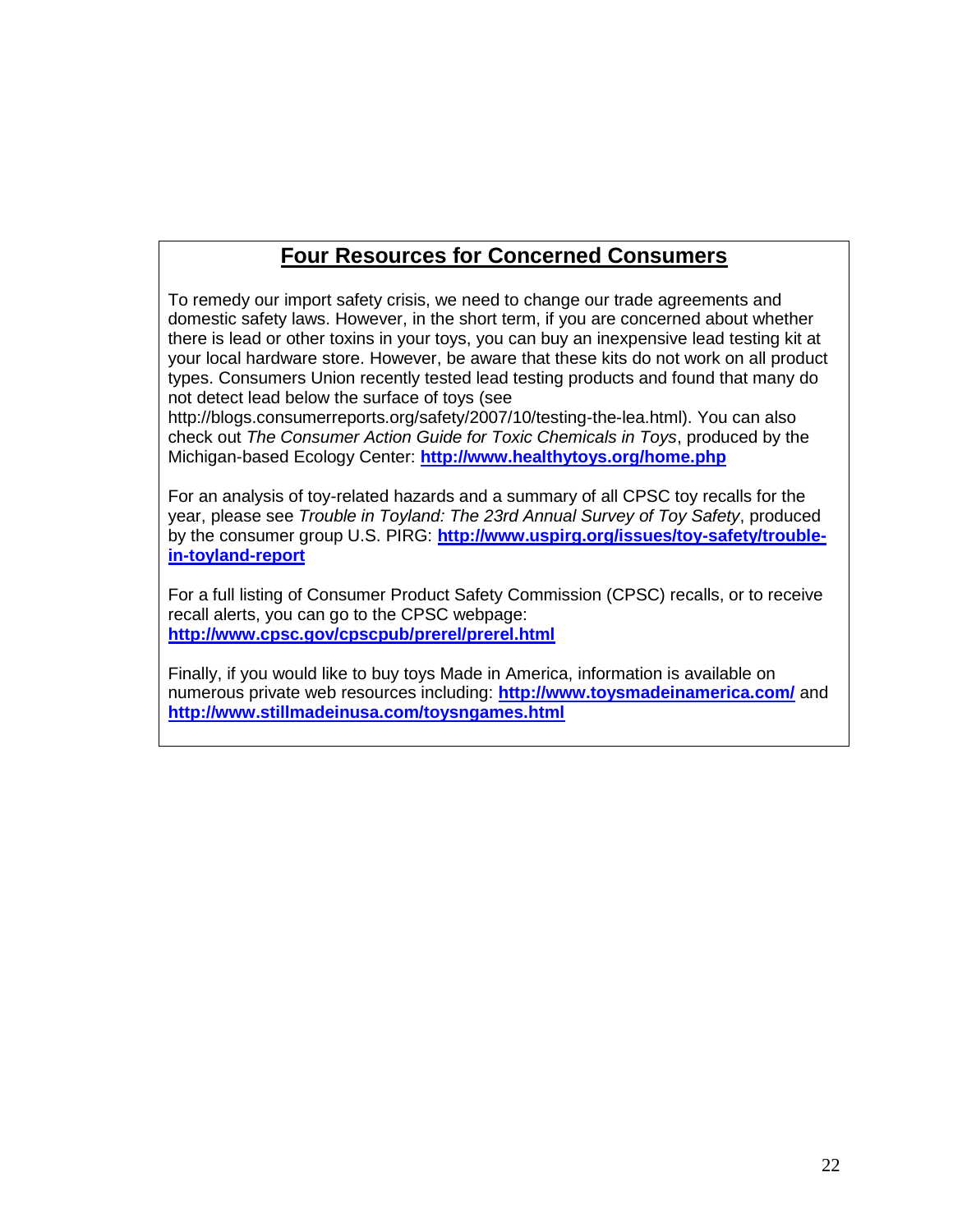## **APPENDIX I: METHODOLOGY**

We took U.S. import and export numbers from the Standard Industrial Trade Classification (SITC) data from the United Nations' Comtrade system.<sup>[64](#page-26-31)</sup> For 1962-1996 numbers, we used SITC category 8942 (children's toys), which includes:

- [894.21](http://unstats.un.org/unsd/cr/registry/regcs.asp?Cl=14&Lg=1&Co=894.21) Wheeled toys designed to be ridden by children (e.g., tricycles, scooters and pedal cars, but excluding bicycles); dolls' carriages
- [894.22](http://unstats.un.org/unsd/cr/registry/regcs.asp?Cl=14&Lg=1&Co=894.22) Dolls representing only human beings, whether or not dressed
- $\cdot$  [894.23](http://unstats.un.org/unsd/cr/registry/regcs.asp?Cl=14&Lg=1&Co=894.23) Parts and accessories of dolls representing only human beings
- $\cdot$  [894.24](http://unstats.un.org/unsd/cr/registry/regcs.asp?Cl=14&Lg=1&Co=894.24) Construction sets and constructional toys
- [894.25](http://unstats.un.org/unsd/cr/registry/regcs.asp?Cl=14&Lg=1&Co=894.25) Toys representing animals or non-human creatures
- [894.26](http://unstats.un.org/unsd/cr/registry/regcs.asp?Cl=14&Lg=1&Co=894.26) Toy musical instruments and apparatus
- $\bullet$  [894.27](http://unstats.un.org/unsd/cr/registry/regcs.asp?Cl=14&Lg=1&Co=894.27) Puzzles
- $894.29$  Toys, n.e.s.<sup>65</sup>

For 1997-present, we utilized the roughly correspondent North American Industrial Classification System (NAICS) category 33993.<sup>[66](#page-26-32)</sup> For domestic production data (including number of jobs, annual wages and value of shipments), we utilized the Census Bureau's Annual Survey of Manufactures' data on domestic product shipments. For 1961-1996, we considered the Standard Industrial Classification's (SIC) categories 3942 and 3944; for 1997-present, the line considered was NAICS 33993.

To determine domestic consumption, we summed the domestic shipments and imports and subtracted the value of exports (since they are not consumed here).

All statistics for past years were inflation adjusted using the CPI-U-RS, which takes into account differing methodologies for considering housing costs. The purpose of this inflation adjustment is to give ballpark estimates of what dollar values would look like in 2008 dollars. The purpose is *not* in every case to adjust specifically for indices relevant to the toy industry or imports. The specific estimates of the CPI-U-RS are taken from the Congressional Budget Office.

All numbers for 2008 are estimated.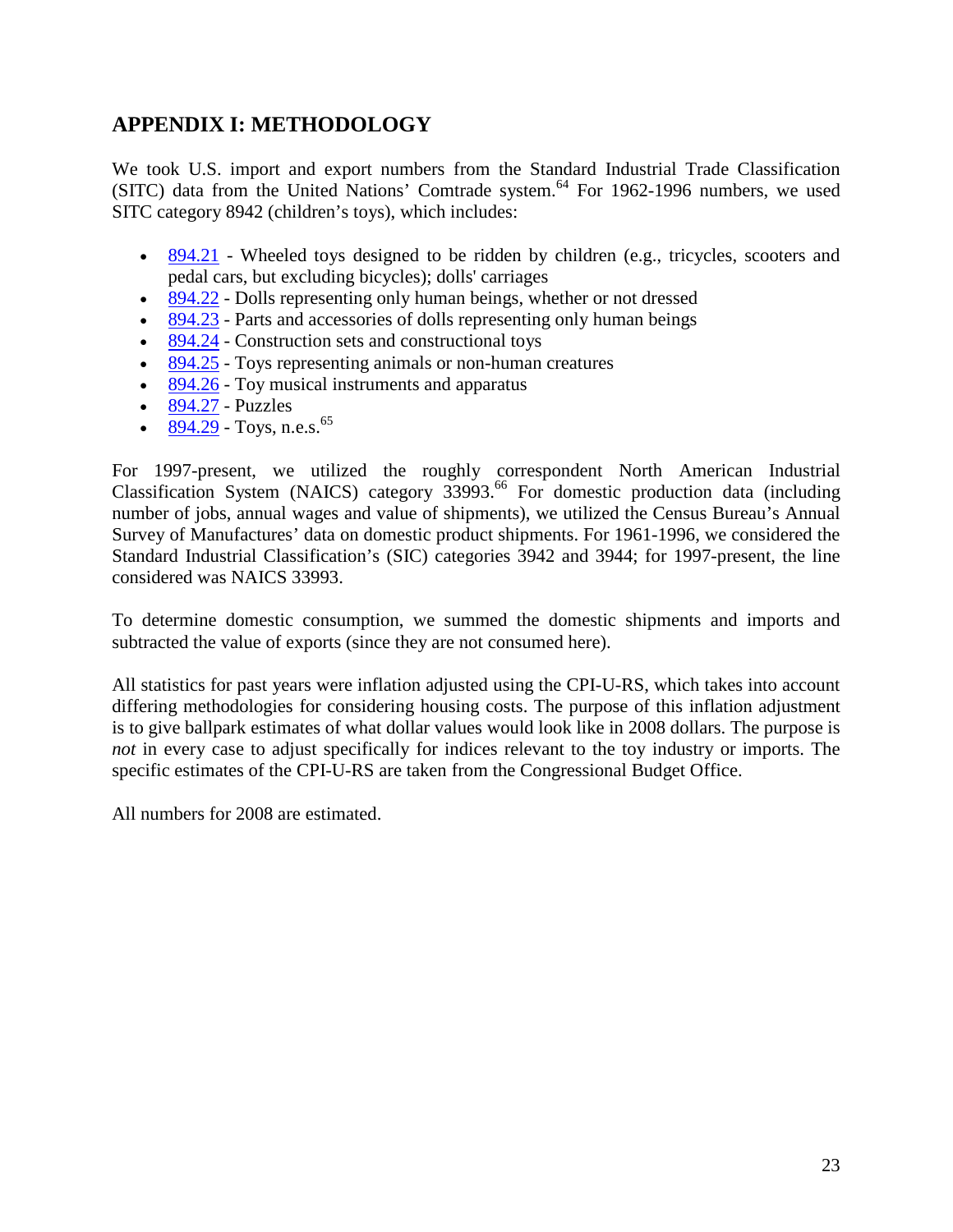# **APPENDIX II: KEY NUMBERS AND CHRONOLOGY<sup>67</sup>**

| Year           | <b>CPSC</b><br>staff | <b>CPSC</b><br>budget<br>(millions) | $\overline{U.S.}$<br>toy<br>jobs<br>(1000s) | U.S. toy<br>imports<br>(billions) | Import %<br>domestic<br>market | China %<br>domestic<br>market | <b>Key Events</b>                                                                                       |
|----------------|----------------------|-------------------------------------|---------------------------------------------|-----------------------------------|--------------------------------|-------------------------------|---------------------------------------------------------------------------------------------------------|
| 1974           | 786                  | \$138                               | 56                                          | \$1.5                             | 16%                            | 0%                            | CPSC created; has peak budget                                                                           |
| 1975           | 890                  | \$136                               | 46                                          | \$1.2                             | 14%                            | $0\%$                         | Ford gets Fast Track; last year U.S. trade balanced                                                     |
| 1976           | 890                  | \$137                               | 47                                          | \$1.7                             | 18%                            | 0%                            |                                                                                                         |
| 1977           | 914                  | \$130                               | 47                                          | \$2.1                             | 18%                            | 0%                            |                                                                                                         |
| 1978           | 900                  | \$124                               | 45                                          | \$2.8                             | 24%                            | 0%                            |                                                                                                         |
| 1979           | 881                  | \$120                               | 48                                          | \$3.4                             | 27%                            | 0%                            | Carter gets Fast Track                                                                                  |
| 1980           | 978                  | \$104                               | 44                                          | \$3.5                             | 29%                            | 0%                            | CPSC's peak staffing                                                                                    |
| 1981           | 891                  | \$97                                | 42                                          | \$3.9                             | 28%                            | 0%                            | China first granted NTR                                                                                 |
| 1982           | 649                  | \$70                                | 38                                          | \$4.9                             | 34%                            | 0%                            |                                                                                                         |
| 1983           | 636                  | \$71                                | 40                                          | \$3.7                             | 33%                            | 0%                            |                                                                                                         |
| 1984           | 595                  | \$70                                | 31                                          | \$4.9                             | 37%                            | 2%                            | Reagan gets Fast Track                                                                                  |
| 1985           | 587                  | \$70                                | 23                                          | \$5.7                             | 46%                            | 4%                            |                                                                                                         |
| 1986           | 568                  | \$65                                | 24                                          | \$6.1                             | 48%                            | 6%                            | WTO negotiations begin                                                                                  |
| 1987           | 527                  | \$63                                | 27                                          | \$7.3                             | 55%                            | 10%                           |                                                                                                         |
| 1988           | 513                  | \$58                                | 30                                          | \$6.7                             | 51%                            | 14%                           | Reagan gets Fast Track                                                                                  |
| 1989           | 529                  | \$58                                | 28                                          | \$12.1                            | 69%                            | 18%                           |                                                                                                         |
| 1990           | 526                  | \$57                                | 24                                          | \$12.5                            | 73%                            | 22%                           |                                                                                                         |
| 1991           | 514                  | \$58                                | 23                                          | \$11.0                            | 70%                            | 27%                           | China #1 toy import source                                                                              |
| 1992           | 515                  | \$61                                | 26                                          | \$13.2                            | 75%                            | 33%                           |                                                                                                         |
| 1993           | 515                  | \$72                                | 28                                          | \$14.2                            | 75%                            | 34%                           | NAFTA passed; Clinton gets Fast Track extension                                                         |
| 1994           | 518                  | \$61                                | 28                                          | \$13.4                            | 78%                            | 44%                           | WTO passed; Dems ousted after NAFTA support                                                             |
| 1995           | 487                  | \$60                                | 30                                          | \$14.6                            | 77%                            | 47%                           | WTO begins operations                                                                                   |
| 1996           | 487                  | \$55                                | 29                                          | \$16.3                            | 80%                            | 51%                           |                                                                                                         |
| 1997           | 480                  | \$57                                | 24                                          | \$16.3                            | 76%                            | 47%                           | Congress rejects Fast Track                                                                             |
|                |                      |                                     |                                             |                                   |                                |                               | China 50% of U.S. toy market; Congress rejects Fast                                                     |
| 1998           | 480                  | \$60                                | 23                                          | \$17.3                            | 79%                            | 51%                           | <b>Track</b>                                                                                            |
| 1999           | 480                  | \$61                                | 20                                          | \$17.1                            | 82%                            | 53%                           | <b>WTO Seattle protests</b><br>Congress ok's China PNTR; weak trade position hurts                      |
| 2000           | 480                  | \$62                                | 19                                          | \$16.9                            | 83%                            | 57%                           | Gore                                                                                                    |
| 2001           | 480                  | \$64                                | 17                                          | \$17.4                            | 85%                            | 52%                           | China joins WTO                                                                                         |
| 2002           | 480                  | \$67                                | 14                                          | \$18.2                            | 82%                            | 57%                           | Bush gets Fast Track                                                                                    |
| 2003           | 471                  | \$67                                | 13                                          | \$16.7                            | 83%                            | 68%                           | Congress ok's 2 NAFTA expansions                                                                        |
|                |                      |                                     |                                             |                                   |                                |                               | Congress ok's 2 NAFTA expansions; weak trade                                                            |
| 2004           | 471                  | \$69                                | 10                                          | \$16.4                            | 84%                            | 71%                           | position hurts Kerry<br>Congress ok's 2 NAFTA expansions; most Dems                                     |
| 2005           | 471                  | \$69                                | 10                                          | \$18.1                            | 86%                            | 71%                           | oppose CAFTA                                                                                            |
|                |                      |                                     |                                             |                                   |                                |                               | Congress ok's 1 NAFTA expansion opposed by most                                                         |
| 2006<br>2007   | 446                  | \$67                                | 9                                           | \$18.3                            | 87%                            | 74%                           | Dems; Dems campaign and win on fair trade platform<br>Major toy recalls; Congress strengthens CPSC, but |
| (est.)         | 420                  | \$65                                | n/a                                         | \$22.8                            | 91%                            | 78%                           | contradictorily ok's NAFTA expansion                                                                    |
| 2008<br>(est.) | 420                  | \$80                                | n/a                                         | \$23.3                            | $91% +$                        | 80%                           | Toy imports at record highs; fair-trade candidates<br>sweep congressional and presidential elections    |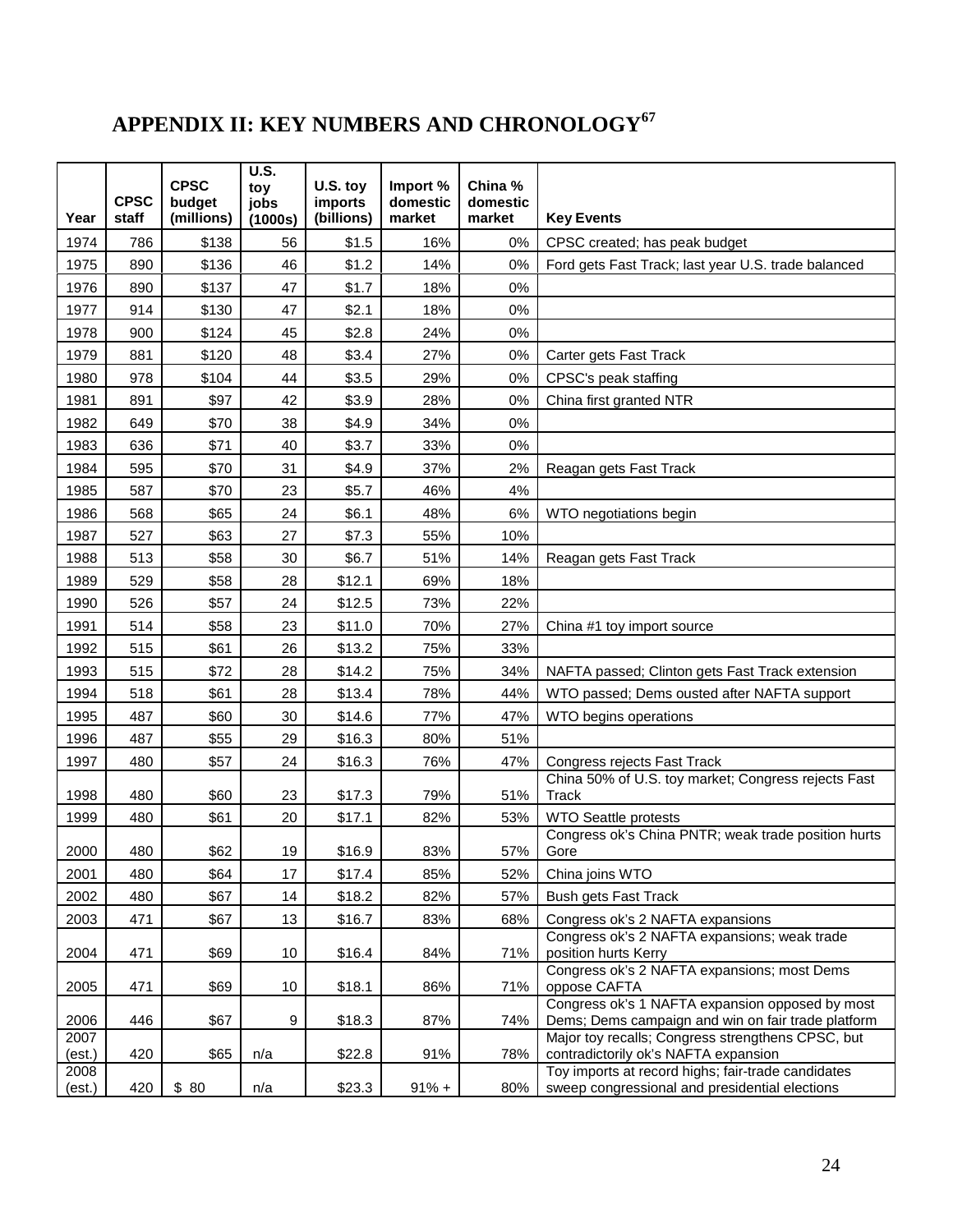#### **ENDNOTES**

<sup>1</sup> http://www.kirkpatrickforarizona.com/news\_entry/kirkpatrick\_launches\_district\_wide\_tour\_for\_change

2 http://www.emilyslist.org/candidates/ann\_kirkpatrick/

3 *See* Appendix I for a description of methodology for all otherwise unsourced trade numbers.

<sup>4</sup> Consumer Product Safety Act, 15 U.S.C. 2051, section 2(b)(1).

5 Sari Horwitz, "Consumer agency faces an uncertain future after tumultuous week," *Washington Post,* Jan. 6, 1985. <sup>6</sup> Rachel Weintraub, Director of Product Safety and Senior Counsel, Consumer Federation of America, Testimony Before the Appropriations Subcommittee on Financial Services and General Government Committee on

Appropriations, U.S. House of Representatives, Hearing on Consumer Protection Issues, Feb. 28, 2007, at 3.

<sup>7</sup> FTE represents a full time equivalent staffing ratio. Rachel Weintraub, Director of Product Safety and Senior Counsel, Consumer Federation of America, Testimony Before the Appropriations Subcommittee on Financial Services and General Government Committee on Appropriations, U.S. House of Representatives, Hearing on Consumer Protection Issues, Feb. 28, 2007, at 3.

 $8$  Figures taken from Weintraub testimony and inflation adjusted. For reports on the CPSC's early years through 1980, *see* Burt Schorr, "Consumer product safety commission finds deep hazards in just getting itself rolling," *Wall Street Journal,* May 6, 1975; Stan Crock, "Product-safety agency fights cuts in budget and power as Congress mulls role of regulators," *Wall Street Journal,* April 30, 1981.

<sup>9</sup> While collective liability theories have evolved to better reflect the disperse nature of production in a "contemporary complex industrial society," many such theories are still "based on a national market." *See* John B. Isbister and Jaime W. Luse, "Liability for a product that you did not make," *Federation of Defense & Corporate Counsel Quarterly,* Vol. 57, Issue 1, Fall 2006.

 $10$  In inflation adjusted terms, the CPSC's highest budget level was in its first year  $-1974$  – when it had a budget authority of \$125.5 million.

<sup>11</sup> Scott Wolfson, Deputy Director, Office of Information and Public Affairs, U.S. Consumer Product Safety Commission, communication with Mary Bottari, Public Citizen, Nov. 13, 2007.

<sup>12</sup> Eric Lipton, "Safety Agency Faces Scrutiny Amid Changes," *New York Times*, Sept. 2, 2007.

<sup>13</sup> Public Citizen interview with CPSC Spokesperson, Dec. 2, 2008.

<sup>14</sup> A *Wall Street Journal* article reported that "the relentless migration of manufacturing to far-flung factories in China and other developing countries has made it increasingly impractical for Western retailers to rely solely on inhouse product testing. As a result, more large chains are outsourcing the task to independent [foreign] specialists... Using independent testers can also *reduce a retailer's liability if a customer sues,* because it shows a good-faith effort by the retailer to offer safe products" (emphasis ours). The article noted that many such contractors are not testing for everything that they should: in one case, a contractor was "hired to test whether the toys posed a choking hazard, but not whether they posed a suffocation risk." *See* Matt Pottinger, "Outsourcing safety tests," *Wall Street Journal,* Nov. 26, 2004.

<sup>15</sup> For a complete analysis of the bill, see David Arkush and Graham Steele, "The Consumer Product Safety" Improvement Act of 2008: A Summary and Analysis," *Bureau of National Affairs Product Safety & Liability Reporter,* 36: 38, Sept. 29, 2008, at 940.

<sup>16</sup> <sup>to</sup> Lawsuit Seeks to Enforce Ban on Toxic Toys," Public Citizen News Release, Dec. 4, 2008.

<sup>17</sup> For instance, NAFTA Article 1105.

<sup>18</sup> For instance, NAFTA Article 1105.

<sup>18</sup> For instance, U.S.-Peru FTA Article 10.28.

<sup>19</sup> Mary Bottari and Lori Wallach, "NAFTA Threat to Sovereignty and Democracy: The Record of NAFTA Chapter 11 Investor-State Cases 1994-2005," Public Citizen's Global Trade Watch, February 2005.

<sup>20</sup> *See* e.g. Agreement Establishing the WTO, Article XVI-4.

<sup>21</sup> Public Citizen's database on WTO win-loss ratios See www. XTXTX.

<sup>22</sup> WTO TBT Agreement Art. 2.4.

<sup>23</sup> WTO TBT Agreement Art. 2.5.

<sup>24</sup> The TBT agreement cites the product standards of the International Organization for Standardization (ISO) in Geneva. The ISO is a private-sector body comprised of industry representatives, and very few public interest organizations are able to sit on its 2500 working groups. Its technical committee 181 sets standards for toys. The current ISO standard for lead in toys is 90 ppm. While this standard is currently stricter than the out-of-date U.S. standard of 600 ppm, it is less strict than the 40 ppm standard supported by the American Academy of Pediatrics and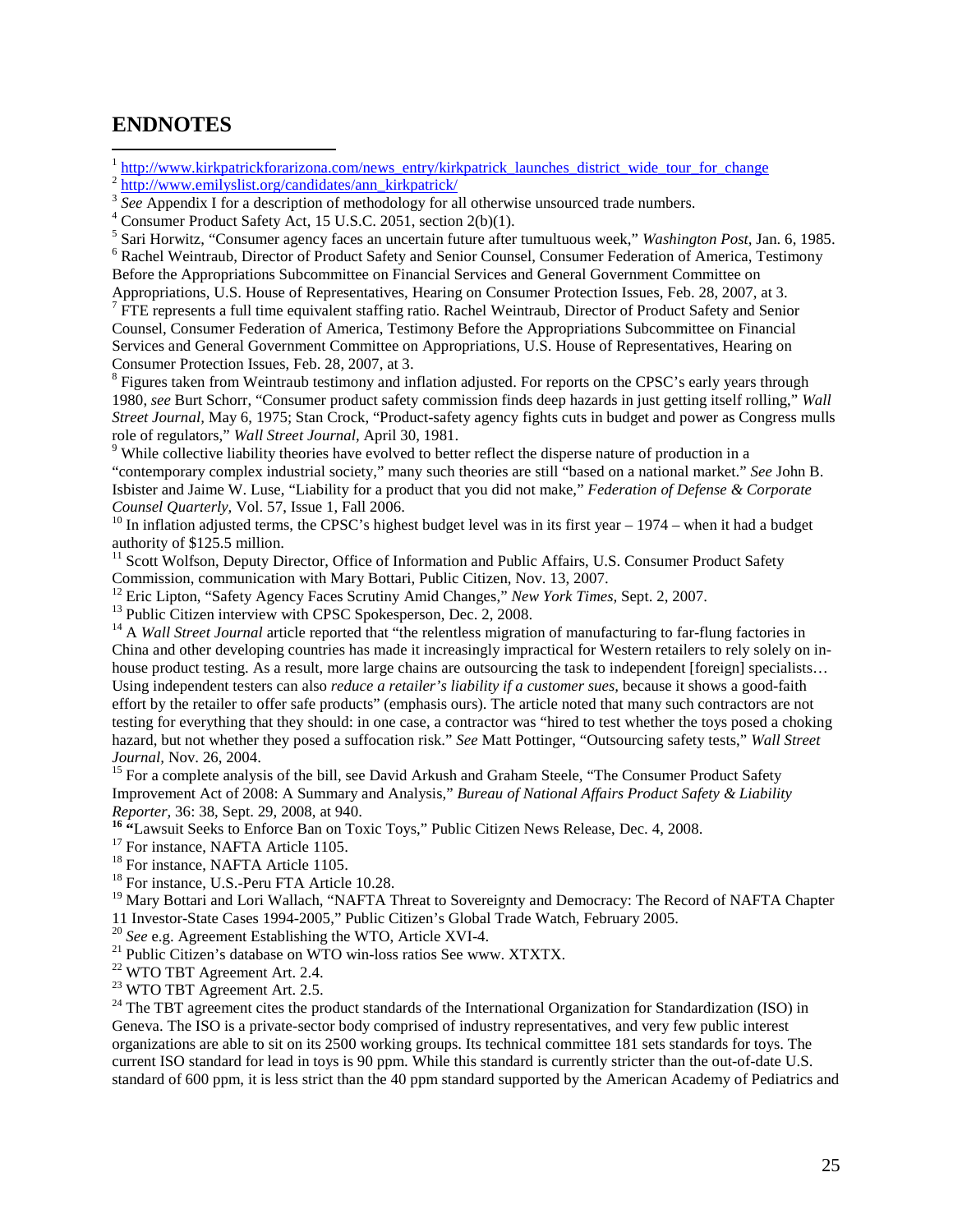other health groups in a proposed bill in Congress, HR 3691. If HR 3691 passes, our trading partners could argue that it constitutes a barrier to trade as it is more consumer protective than the weaker ISO standard.

<sup>26</sup> WTO TBT Agreement Art 2.2 and 2.3.

<sup>27</sup> As examples, the European Community demanded and received cash compensation from U.S. taxpayers for harm to Irish musicians alleged to have arisen from provisions of U.S. copyright law; while Antigua & Barbuda (along with other countries) is currently seeking compensation in the form of trade sanctions on other U.S. industries for harm to Antiguan Internet gambling operators alleged to have arisen from the U.S. Internet gambling ban. *See* World Trade Organization, WT/DS160/23, June 26, 2003; and Gary Rivlin, "Gambling dispute with tiny country puts U.S. in a bind," *New York Times,* Aug. 23, 2007.

<sup>17 House Bill 8, "</sup>Lead Containing Products-Prohibition," Delegate Jim Hubbard, Maryland Legislative Assembly, December 3, 2007.

<sup>29</sup> Lisa Rein, "Pr. Geo.'s Delegate Rankles Chinese Government," *The Washington Post,* June 23, 2008. Available at http://blog.washingtonpost.com/annapolis/2008/06/pr\_geos\_delegate\_rankles\_chine.html?nav=rss\_blog. <sup>30</sup> WTO Technical Barrier to Trade Agreement, Article 3.2. Available at:

http://www.wto.org/english/docs\_e/legal\_e/17-tbt\_e.htm

 $31$  For more information on how this notification system works for manufactured products please see the National Institute of Standards and Technology (NIST) webpage at: http://ts.nist.gov/Standards/Information/tbtmotif.cfm. NIST is the designated point of contact which generates and receives notifications under the WTO's TBT agreement. The U.S. Department of Agriculture's Foreign Agricultural Services, generates and receives notifications under the WTO's Sanitary and Phytosanitary (SPS) Agreement. More information available at:

http://www.fas.usda.gov/itp/OSTA\_IRSD/WTO\_SPS\_Committee\_Enquiry\_Point.asp

 $32$  House Bill 56, "Phthalates and Bisphenol–A – Prohibitions – Toys and Child Care Articles," Delegate Jim Hubbard, Maryland Legislative Assembly, Jan. 9, 2008

<sup>33</sup> See National Toxicology Program, U.S. Department of Health and Human Services' Center for the Evaluation of Risks to Human Reproduction, "NTP CERHR Monograph on the Potential Human Reproductive and Developmental Effects of Bisphenol A," NIH 08-5994, September 2008. Available at

http://cerhr.niehs.nih.gov/chemicals/bisphenol/bisphenol.pdf.

<sup>34</sup> See Work Group for Safe Markets (coalition of U.S. public health and environmental NGOs), "Babies Toxic Bottle: Bisphenol A Leaching from Popular Baby Bottles," Work Group Report, February 2008. Available at http://www.chej.org/BPA\_Website.htm.

<sup>25</sup> Letter from China WTO/TBT National Notification and Enquiry Center, Standard and Regulation Researching Center "Comments on USA Notification G/TBT/N/USA/346 Phthalates and Bisphenol-A-Prohibitions-Toys and Child Care Articles, HB 56," to Maryland Delegate Jim Hubbard, May 7, 2008.

<sup>36</sup> Kojo Nnamdi interview with Maryland Delegate Jim Hubbard, *The Kojo Nnamdi Show*, WAMU 88.15, June 30, 2008.

<sup>37</sup> *See* Iain A. Lang, PhD *et. al.* "Urinary Bisphenol A Concentration With Medical Disorders and Laboratory Abnormalities in Adults," *The Journal of the American Medical Association,* Vol. 300 No. 11, Sept. 17, 2008

<sup>38</sup> See Todd Tucker and Lori Wallach, "Peru-U.S. 'Free Trade Agreement' Would Help Lock In Failed Social Security Privatization in Peru," Public Citizen, June 2007; and Letter from AIDESEP (Peruvian indigenous peoples' organization) to U.S. Congress expressing opposition to the Peru FTA, Oct. 30, 2007.

<sup>39</sup> Matthew C. Porterfield, "An International Common Law of Investor Rights?" Harrison Institute for Public Law, 2006.

<sup>40</sup> James Bacchus, "WTO obligations still apply," *National Law Journal,* Sept. 10, 2007.

<sup>41</sup> House of Representatives Debate on Uruguay Round Agreements Act (H.R. 5110), Congressional Record, Nov. 29, 1994, at H11484.

<sup>42</sup> *See* Ruy Teixeira and Joel Rogers, *America's Forgotten Majority*, (New York: Basic Books, 2000).

<sup>43</sup> Jerry Jackson, "World Trade Organization Judge Urges Orlando, Fla., To Tap Its Advantages," *Orlando Sentinel,* May 7, 1998.

<sup>44</sup> Henry A. Stephens, "Congressional hopefuls debate," *Vero Beach Press Journal*, Oct. 9, 2008.

<sup>45</sup> Josh Rogers, "Obama proposes US ban on China-made toys," *Reuters,* Dec. 20, 2007. Available at: http://www.reuters.com/article/topNews/idUSN1962534620071219.

 $\frac{46 \text{ Jim Wolf}}{46 \text{ Jim Wolf}}$  "Obama retreats from call for toy import ban," Reuters, Dec. 23, 2007. Available at: http://www.reuters.com/article/domesticNews/idUSN2327351220071223

 $25$  WTO TBT Agreement Art. 2.2.